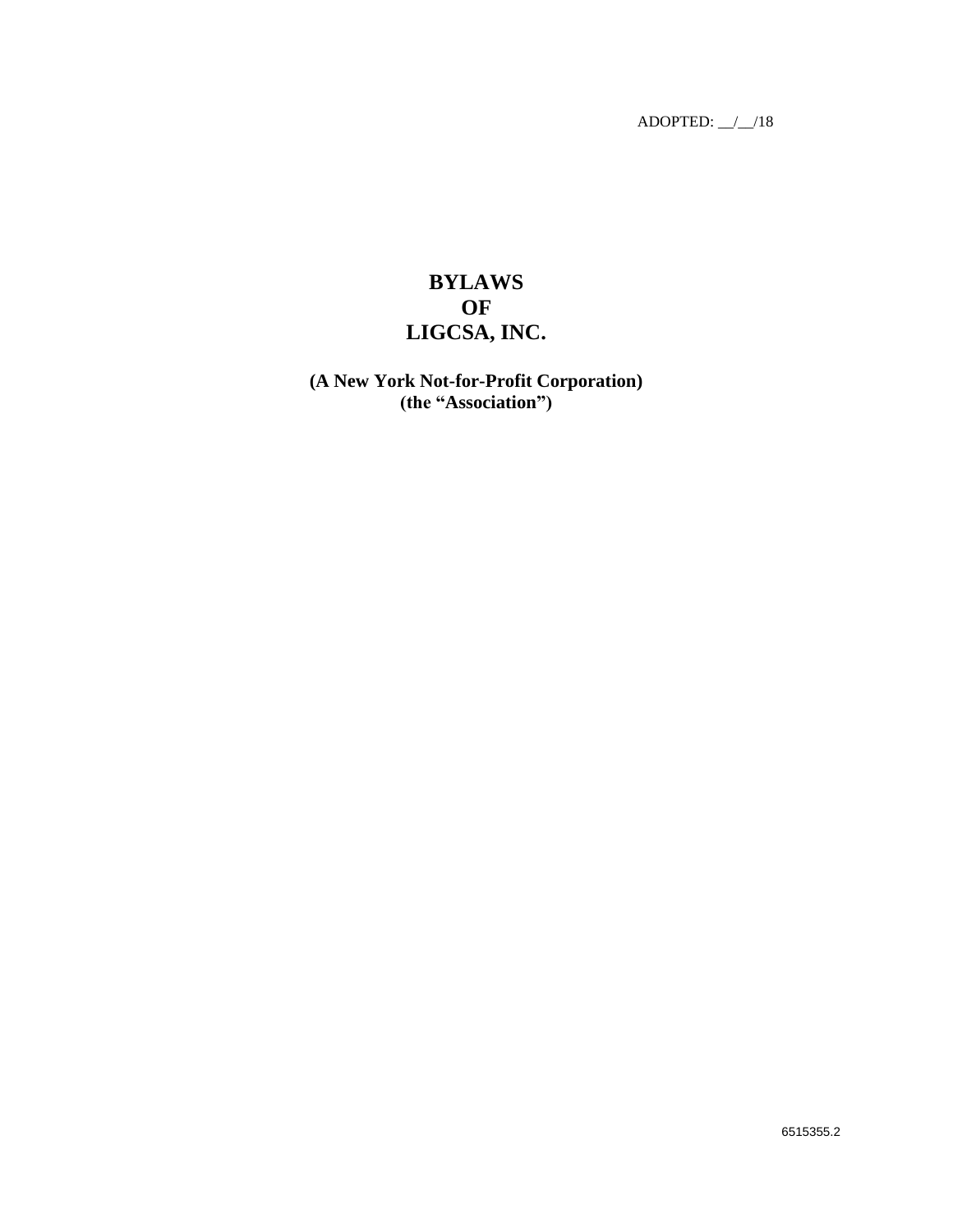## **ARTICLE I**

#### Purposes

The purposes of this Association are, on Long Island, to promote the research and the interchange of scientific and practical knowledge related to the care of golf courses toward the goal of more efficient and economical operations, thereby increasing prestige for this Association and its individual members, and to promote justice, benevolence and education to and for its members; provided, however, that in the event of any inconsistency between the purposes set forth in the foregoing provisions of this paragraph and the purposes set forth in the Certificate of Incorporation of the Association, as such Certificate of Incorporation may be amended from time to time, then the inconsistent provisions set forth in the Certificate of Incorporation, as amended, shall control.

### **ARTICLE II**

### Members

Section 2.1 Classes and Qualifications of Members. Each member of the Association (each, a "Member," and collectively, the "Members") shall be assigned to one of the following classes of membership:

(a) "Class A Members" -- Golf Course Superintendent. Any person of good character who at the time of application for membership (i) has three (3) years of experience as a golf course superintendent; (ii) is currently employed on Long Island in such capacity; (iii) is a current member of the Golf Course Superintendents Association of America; and (iv) complies with all additional qualifications adopted from time to time by the Board of Directors of the Association (the "Board of Directors" or the "Board") or the Members. Each Class A Member must maintain such Member's membership in the Golf Course Superintendents Association of America at all times in order to continue to qualify as a Class A Member, and shall send proof of such membership annually to the Association upon payment of dues to the Association, and otherwise upon request. A Class A Member must at all times hold all licenses and permits required by law for a golf course superintendent on Long Island and send proof of such annually to the Association upon payment of dues to the Association, and otherwise upon request. Class A Members may vote and hold office in the Association (whether as an officer or a director). For purposes of these Bylaws, a "golf course superintendent" is an individual who is entrusted with the management and operation of the tract of land defined as a golf course, including involvement in construction and maintenance of golf courses and related equipment.

(b) "Class B" Members -- Golf Course Superintendent. Any person of good character who at the time of application is employed as a golf course superintendent on Long Island but does not meet all of the requirements for Class A membership. Class B Members shall have all privileges of the Association except that of holding office (whether as an officer or a director). Class B Members must hold all licenses and permits required by law for a golf course superintendent on Long Island and send proof of such annually upon payment of dues to the Association.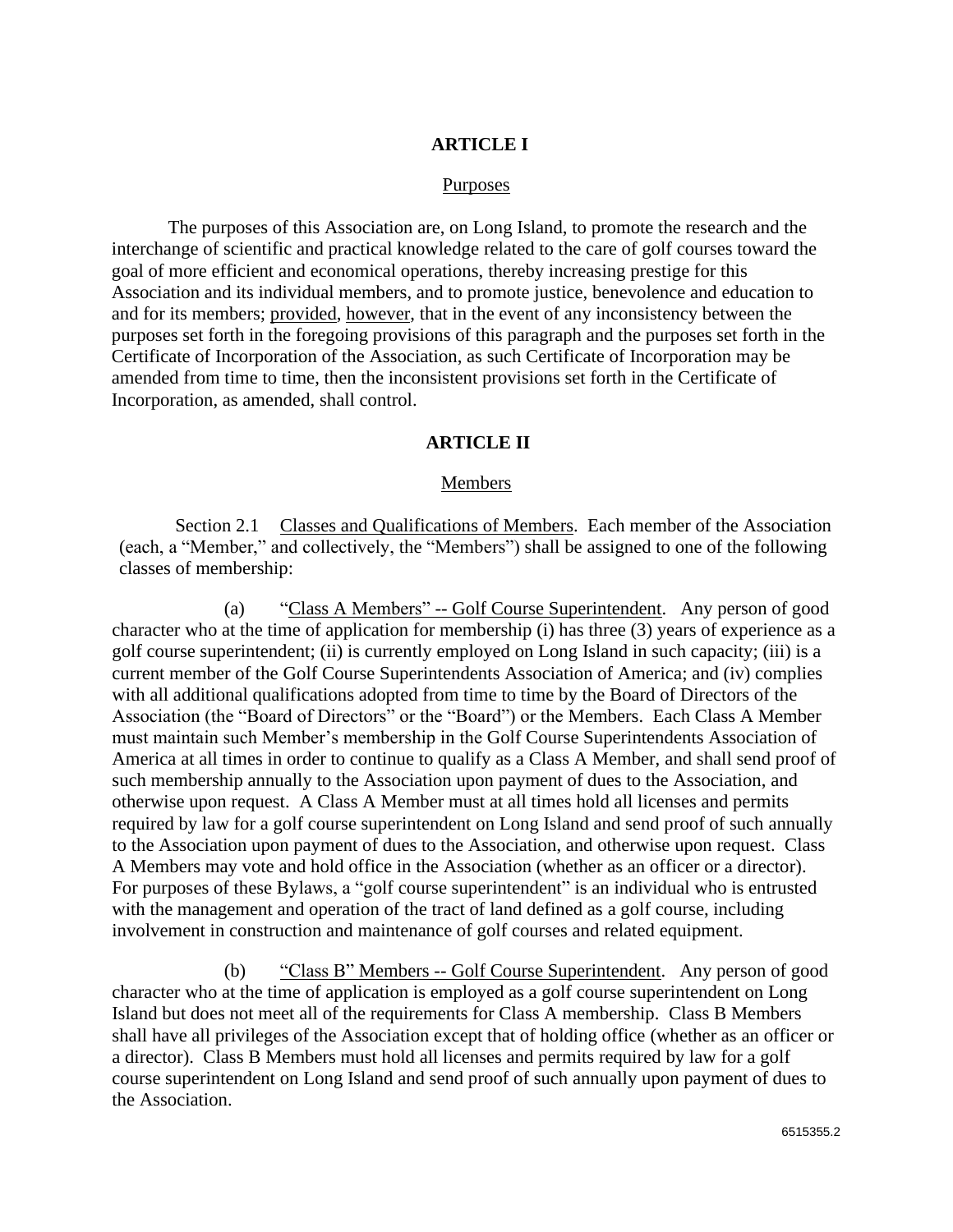(c) "Class C" Members -- Assistant Golf Course Superintendent. Any person of good character who has served as an assistant golf course superintendent and is currently employed in such capacity on Long Island. Class C Members have no voting rights, shall not hold office (whether as an officer or a director), and may attend business meetings or regular meetings of the Members only upon invitation of the Executive Committee of the Board of Directors (the "Executive Committee") or of the Board.

(d) "Class F" Members -- Affiliate Member. All reclassification requests and applications as a Class F Member (Affiliate Member) must be on behalf of a business firm or other qualifying organization that meets with the approval of the Executive Committee or of the Board (any such approval to be in the discretion of the Executive Committee or of the Board, as the case may be) and is interested in the growing, management, or production of turfgrass. Three (3) applicants of good character from each such firm or organization may apply for this class of membership. Such representatives (Affiliate Members) shall have such privileges of the Association as the Executive Committee or the Board may specify from time to time, which shall not include voting and holding office (whether as an officer or a director).

(e) "Class H" -- Honorary Member. Those persons so appointed by vote of the Members, the Executive Committee or the Board for their service to the turfgrass industry or the Association. Class H Members shall have such privileges of the Association as the Executive Committee or the Board may specify from time to time, which shall not include voting and holding office (whether as an officer or a director).

(f) "Class R" -- Retired Member. To qualify for membership as a Retired Member, an individual must be (a) of good character and a current or former Member of the Association; (b) retired and no longer seeking employment within the scope of activities of any membership class of the Association; and (c) either (x) have reached age fifty-five (55) or (y) have completed a minimum of twenty (20) years of service in any one (1) membership class of the Association. Any such individual may apply for membership as a Retired Member, the annual dues for which shall be set by the Board of Directors from time to time in its discretion, but shall not exceed half the amount then paid by current Members in the membership class of the Retied Member immediately prior to such Member's retirement. Any Retired Member shall have all the rights of the Association then afforded current Members in the membership class of such Retied Member immediately prior to such Member's retirement with the exception of holding office (whether as an officer or a director).

(g) "Class IM" -- Informed Member. Any person of good character who is a qualified representative of the golf, turf management or academic communities may be invited by the Executive Committee or the Board of Directors on a year-to-year basis to be an Informed Member of the Association. Informed Members shall not be required to pay dues and assessments of the Association. Informed Members may be invited to attend any regularly scheduled meeting of the Association at the discretion of the Executive Committee or the Board, as the case may be. Any other privileges to be afforded to Informed Members shall likewise be at the discretion of the Executive Committee or the Board, as the case may be; provided,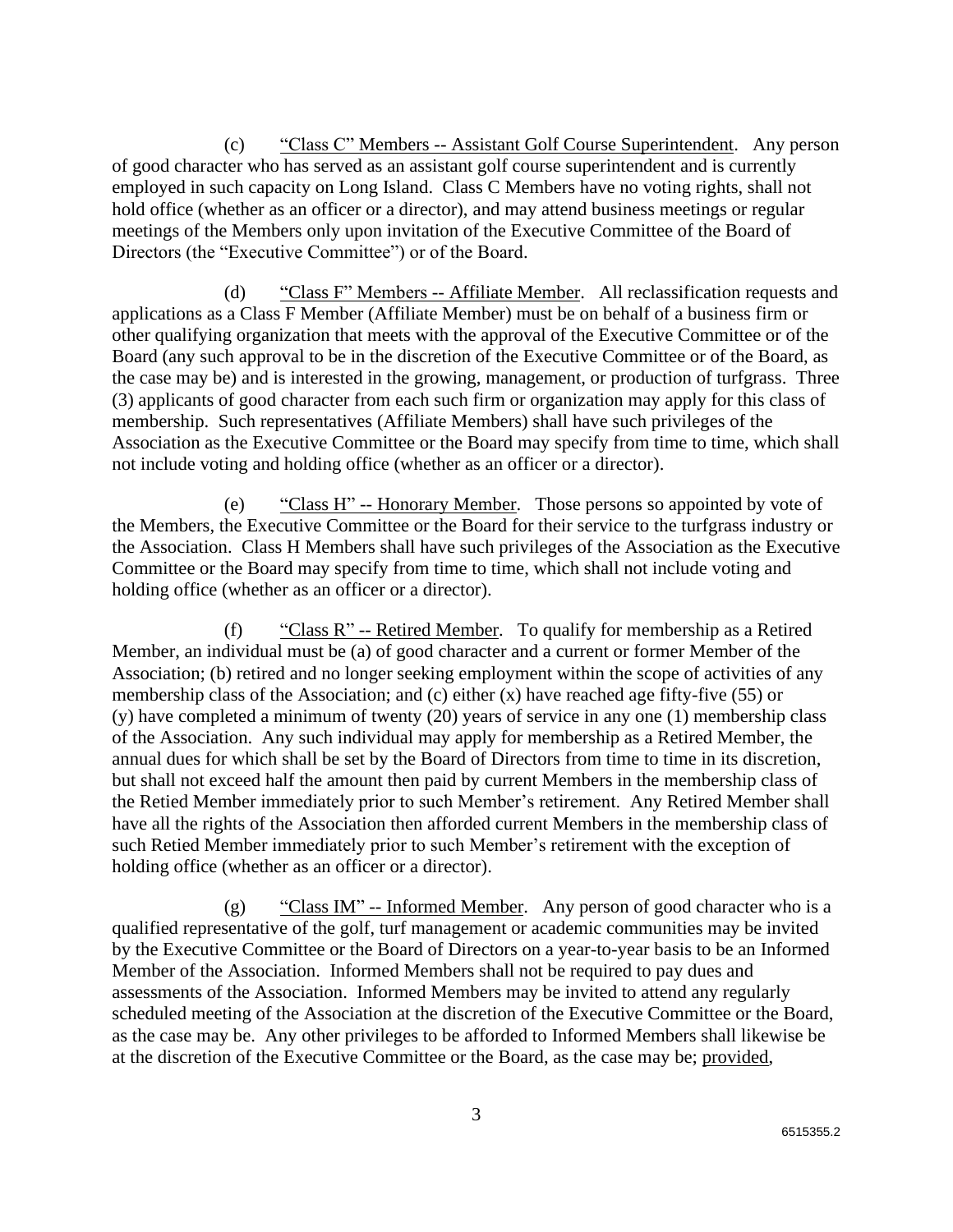however, that such privileges shall not include voting and holding office (whether as an officer or a director).

(h) All references to voting by Members in these Bylaws are references to voting only by the Members of the classes of membership permitted to vote pursuant to the provisions of this Article II (Class A, Class B and certain Class R Members; and collectively, the "Voting Members"), and all references to voting by members in the New York Not-for-Profit Corporation Law (the "N-PCL") shall likewise be deemed to be references to voting only by such Voting Members.

## Section 2.2 Application for Membership.

(a) Unless the Executive Committee is permitted, by an express provision of these Bylaws, to approve an individual's membership in any of the foregoing classes of membership, then approval of such individual's membership is limited to the Board of Directors; provided, however, that the Members may appoint an Honorary Member, as set forth above. Any person who desires to become a Member of the Association in any class of membership shall file an application in writing with the Membership Committee on an application form which will be furnished by the Association upon request; provided, however, that (i) the Board or the Executive Committee, as the case may be, can in its discretion, waive the application requirement in the case of an Informed Member; or (ii) the Board, the Executive Committee, or the Members, as the case may be, can in its discretion, waive the application requirement in the case of an Honorary Member. The application shall be signed by the applicant and endorsed by three (3) Class A Members of the Association in good standing. [*note: do we want the 3-sponsor requirement to apply to Affiliate Members and Retired Members?*] The application must be accompanied by a check in the amount of the dues for the particular class applied for (if applicable). All prospective Members shall be required to attend at least one (1) membership meeting of the Association to be introduced to the membership by one (1) of the Class A sponsors before being voted on for membership by the Board of Directors, or by the Executive Committee if expressly permitted by the provisions of this Article II; [provided, however, that the requirement to attend and be introduced at a membership meeting of the Association shall not be applicable with respect to prospective Members of the following classes of membership: Honorary Members, Informed Member, Affiliate Members or Retired Members]. All applicants seeking membership as a Class A Member or a Class B Member must present to the Membership Committee evidence of current membership in the Golf Course Superintendents Association of America.

(b) Approval of any membership application or the granting of membership status shall be by vote of two-thirds (2/3) of the Board members, or if applicable, the Executive Committee members, present at any meeting of the Board of Directors or the Executive Committee, as the case may be; provided, however, that the approval of any change of membership class may be by action of either the Executive Committee or the Board. Applicants will be notified in writing [or by email] by the Executive Secretary of their acceptance, or not, to membership, or as to any action with respect to change of membership class.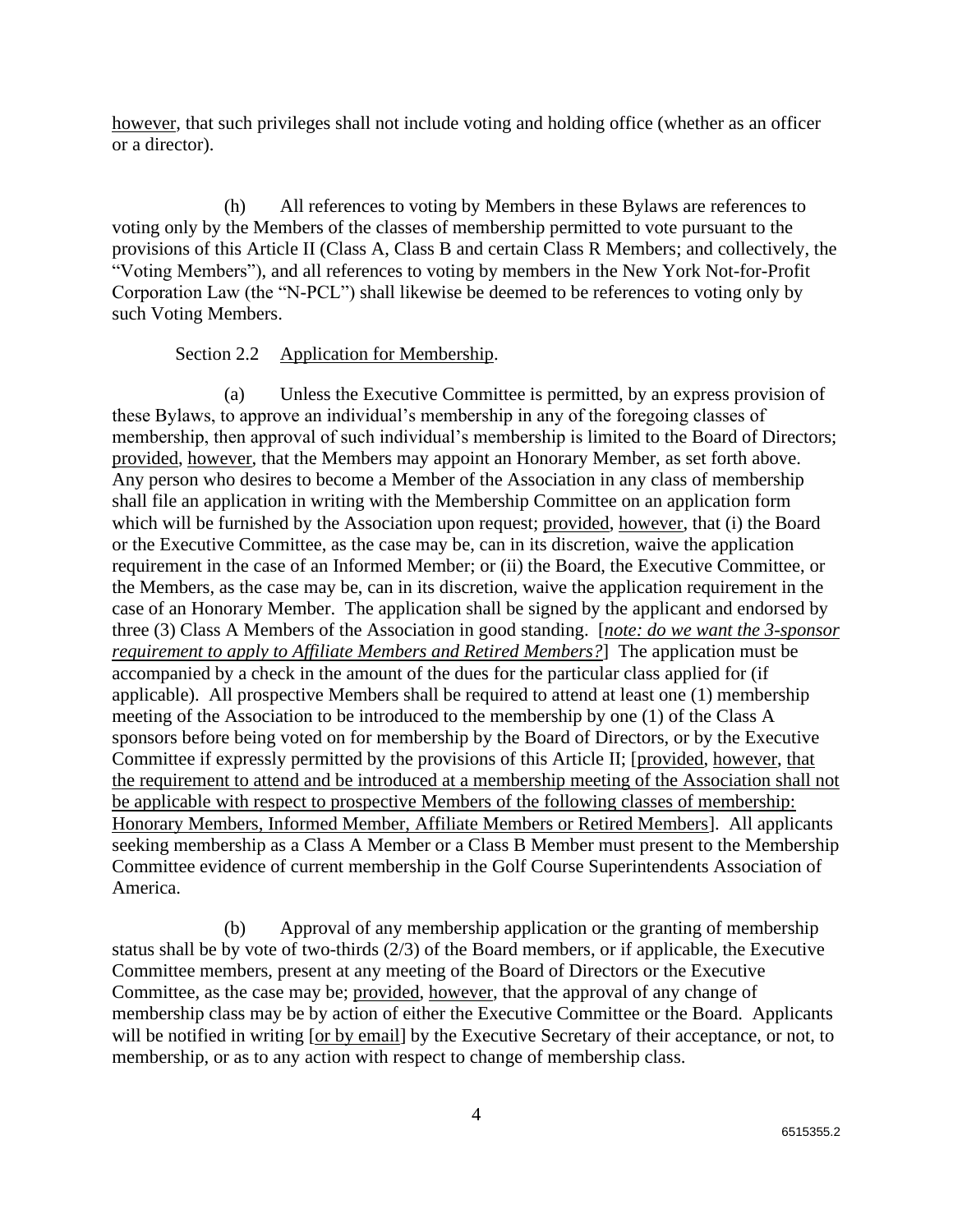Section 2.3 Change in Membership Status. In the event a Member no longer meets the requirements for admission to the membership class to which such Member was elected, such Member's status may be changed by the Board of Directors or the Executive Committee (in its discretion), provided that said Member qualifies for admission, under the provisions of this Article II, to another class of membership. A Class B Member applying for a change of membership status to become a Class A Member must notify the Membership Committee chairperson in writing that such Member meets the requirements for a Class A Member, and provide the required documentation to the Membership Committee chairperson. Upon the receipt of such notification and documentation, the Membership Committee chairperson shall notify the Executive Committee, and such application for change of membership status shall, in the discretion of the Executive Committee, be placed on the agenda of either the Executive Committee or the Board of Directors for its decision.

Section 2.4 Leave of Absence. Members may request in writing a leave of absence from membership. The granting of any such leave of absence shall in all instances be in the discretion of the Executive Committee or the Board, as the case may be; provided, however, that leave shall not be granted to any Member for more than twelve (12) months in any sixty (60) month period. If a leave of absence is granted, during the pendency of such leave (i) no dues payment will be required, and (ii) the Member cannot vote or hold office (whether as an officer or a director), and the granting of such leave of absence shall be deemed, and shall effect, a simultaneous resignation from any office held by such Member (whether as an officer or a director). During any such leave of absence, any such Member shall have only such privileges of the Association as are expressly granted by the Executive Committee or the Board, in its discretion.

Section 2.5 Member in Good Standing. A Member shall be deemed in good standing when all monetary obligations due and owing to the Association (including dues and assessments) are met, and such Member has attended a minimum of one (1) membership meeting during the preceding twelve (12) month period. Membership cards denoting class of membership shall be issued to each Member upon payment in full of annual dues.

Section 2.6 Suspension or Termination of Membership. If any Member shall hereafter be charged with conduct unbecoming a Member of the Association or conduct likely or calculated to injure or discredit the character or interests of the Association, (i) such charges must be in writing; (ii) such written charges must be delivered to the President and the Secretary; (iii) the Member shall receive written notice of such charges; (iv) the Member shall receive an opportunity to be heard before a duly noticed special meeting of the Board, and the Board shall conduct a hearing and render a written determination with respect to such charges. Such written determination may include sanctions against such Member up to and including the suspension or the termination of such Member's membership in the Association; provided, however, that any decision to terminate the membership of any Member shall require the affirmative vote of the directors when there is a quorum of not less than a majority of the entire Board present at the meeting of the Board at which such action is taken. A suspended Member may re-apply for membership no sooner than twelve (12) months after the effective date of any such suspension. Any such re-application shall be pursuant to the procedures for application for new Members set forth in these Bylaws. The decision with respect to any such re-application shall remain in the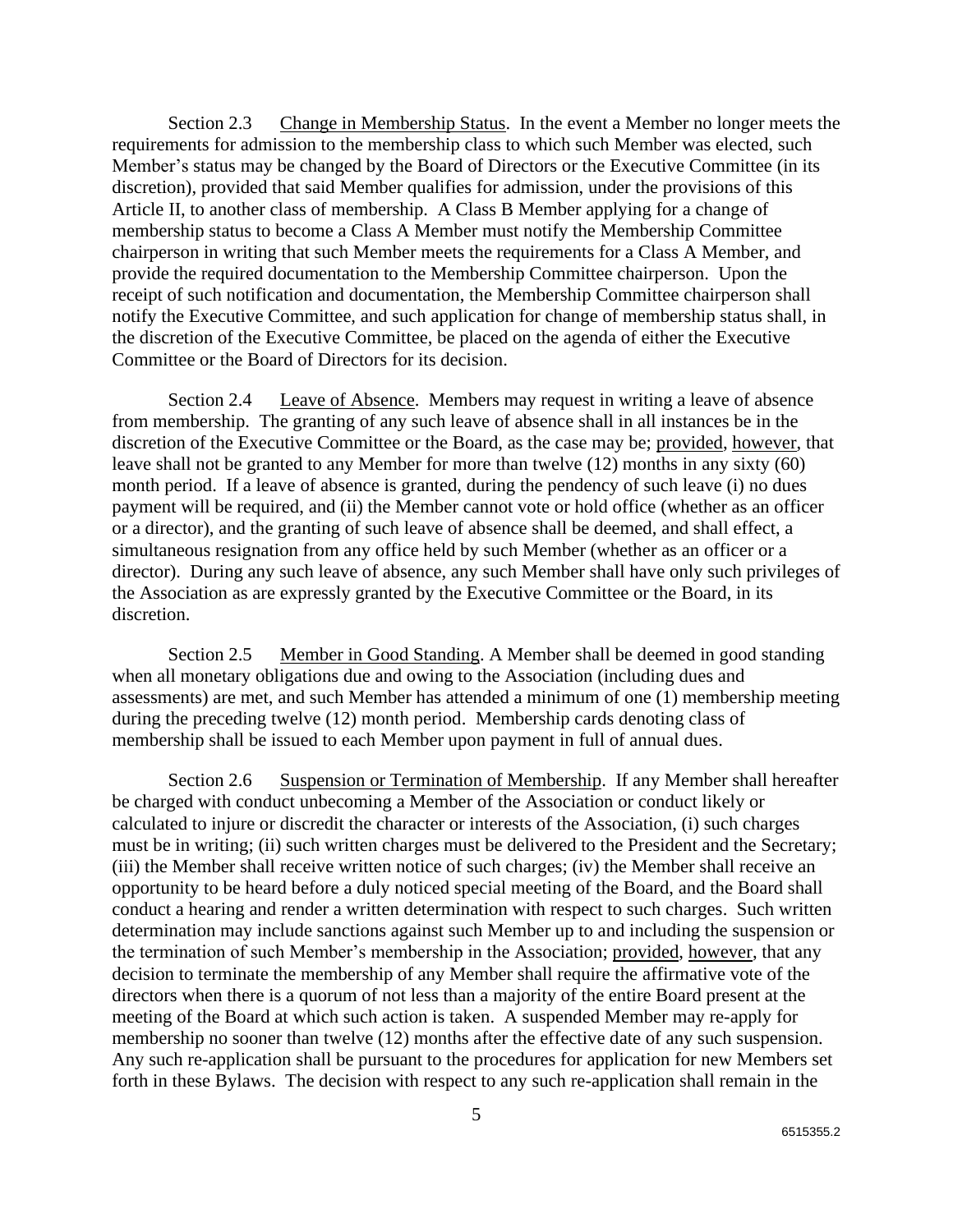discretion of the Board of Directors or the Executive Committee, as the case may be. A Member whose membership has been terminated may only re-apply for membership upon the submission of a written request to re-apply made to the Board of Directors, which request to re-apply has been granted in writing following action thereon by the Board. Any such action shall be in the discretion of the Board.

Section 2.7 Dues. The annual dues for the fiscal year of the Association beginning in January and ending in December shall be determined at the annual meeting of the Members, and shall be approved by the vote of a majority of Voting Members voting at such meeting. New Members elected to membership prior to August 1 shall pay full dues for the current fiscal year. New Members elected to membership after August 1 shall pay fifty percent (50%) of the dues for the current fiscal year. The membership shall be invoiced for the annual dues in January of each fiscal year. A second dues notice will be sent to all Members in arrears in early February. Any Members still in arrears will receive a third notice by registered or certified mail in early March. Any Member in arrears as of April 1 will be suspended, resulting in a simultaneous suspension of all rights and privileges of membership. Fifteen percent (15%) of each Member's dues (across all dues paying classes) shall go to the Long Island Golf Course Superintendents Association Foundation and will be utilized to achieve the mission of the Long Island Golf Course Superintendents Association Foundation, including for the Long Island Golf Course Superintendents Association Foundation's scholarship awards program.

Section 2.8 Assessments. When necessary, as determined by the vote of a majority of the Voting Members voting at an annual or special meeting of the Members, there may be levied a special assessment, in addition to the annual dues, to be paid by the Members of the Association. Special assessments (i) may not be levied more than once a year; (ii) shall not exceed an amount equal to the annual dues of the Association; and (iii) shall be payable within (30) thirty days after notification of the membership by the Treasurer.

## Section 2.9 Meetings of Members.

(a) The annual meetings of the Members shall be held as near to the second week of November as possible at such times and places as the Board of Directors or the President (or, if there is no President, the Secretary) may from time to time determine in conjunction with the annual meeting of the directors, but action to be taken as members shall be taken separately from action to be taken as directors.Special meetings of the Members, which may be held in conjunction with or separate from meetings of the Board, may be called by the President (or, if there is no President, the Secretary), or by vote of a majority of the total number of directors on the Executive Committee or on the Board (as the case may be), and shall be called by the President, the Secretary or any Member upon request of one-third (1/3) of the Members. Notice of the time and place (and with respect to special meetings, the purposes of such meeting and at whose direction such meeting is being called) of each meeting shall be given (i) by first class mail (effective three (3) days after posting), by Express Mail or overnight delivery service (effective upon the day and hour of promised delivery), or by personal delivery (effective immediately), with respect to each of the foregoing modalities of notice set forth in this clause (i), to the usual address of such Member as it appears on the record of Members of the Association, or (ii) by email or fax, if a Member has provided the Association with an email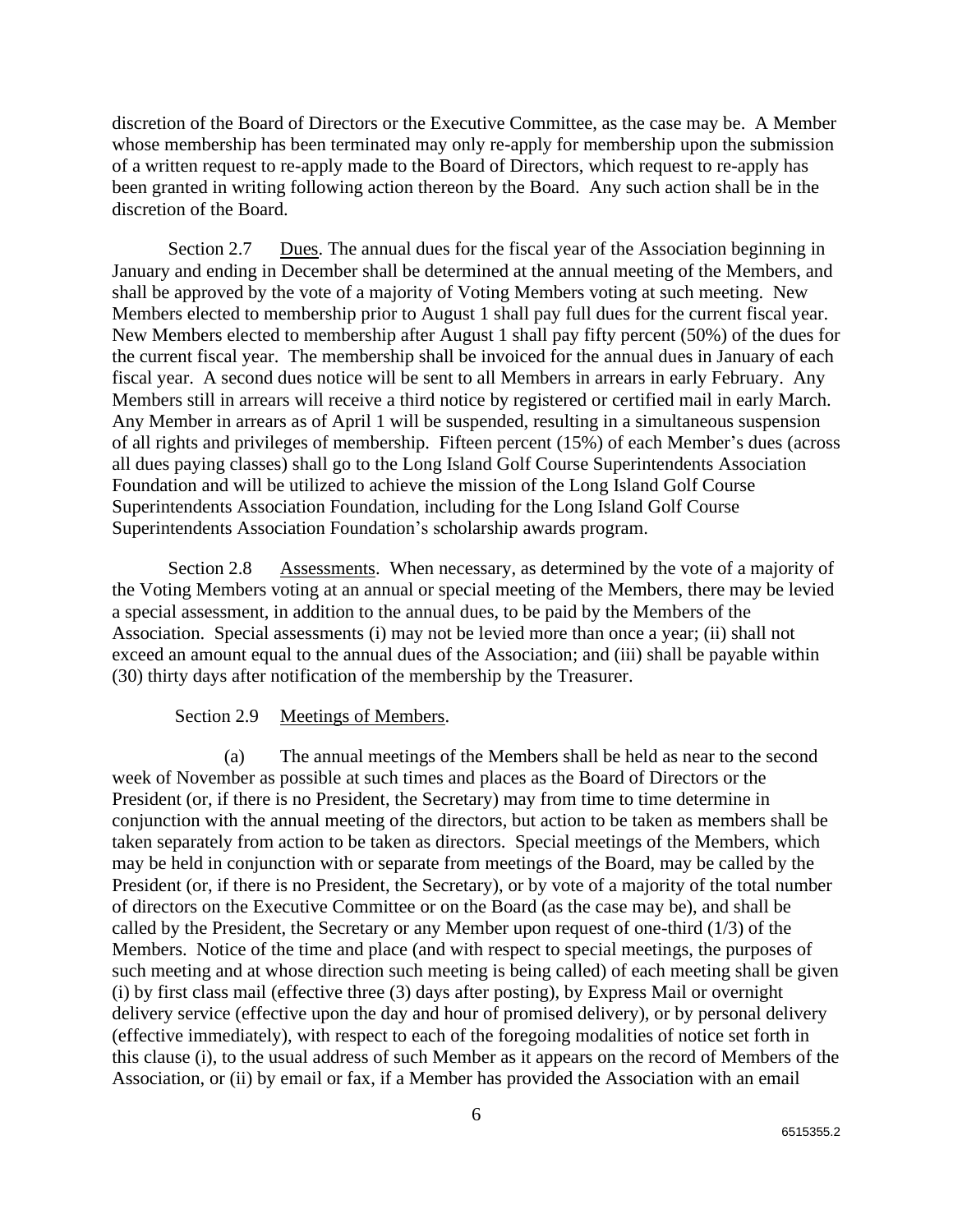address or fax number (effective immediately), subject to the provisions of the N-PCL regarding unsuccessful delivery of emails or faxes, so that with respect to each of the foregoing modalities of notice set forth in clauses (i) and (ii) of this paragraph, such notice is effective not less than ten (10) nor more than fifty (50) days before the meeting. Notice shall not be deemed to have been given by email or fax if the Association is unable to deliver two (2) consecutive notices to the Member by email or fax or the Association otherwise becomes aware that notice cannot be delivered to the Member by email or fax.

(b) Notice of a meeting need not be given to any Member who submits a waiver of notice, in person or by proxy, whether before or after the meeting. Waiver of notice may be written or electronic. If written, the waiver must be executed by the Member or the Member's authorized officer, director, employee, or agent by signing such waiver or causing such Member's signature to be affixed to such waiver by any reasonable means, including facsimile signature. If electronic, the transmission of the waiver must be sent by electronic mail and set forth, or be submitted with, information from which it can reasonably be determined that the transmission was authorized by the Member. The attendance of any Member at a meeting, in person or by proxy, without protesting prior to the conclusion of the meeting the lack of notice of such meeting, shall constitute a waiver of notice by such Member. [*discuss notice to the non-Voting Members*]

(c) In addition to the approval of dues pursuant to Section 2.7 hereof, and the election of directors pursuant to Section 3.3 hereof, at each annual meeting of Members, the Board shall present a proposed budget for the coming fiscal year for approval and adoption by the Voting Members. The Board of Directors shall present at each annual meeting of Members its reports, which shall set forth the statements, and shall be verified or certified in the manner, prescribed by Sections 513 and 519 of the N-PCL, including:

- (i) The assets and liabilities, including the trust funds, of the Association as of the end of a twelve (12) month fiscal period terminating not more than six (6) months prior to the meeting.
- (ii) The principal changes in assets and liabilities, including trust funds, during such fiscal period.
- (iii) The revenue or receipts of the Association, both unrestricted and restricted to particular purposes, during such fiscal period.
- (iv) The expenses or disbursements of the Association, for both general and restricted purposes, during said fiscal period.
- (v) The number of Members of the Association as of the date of the report, together with a statement of increase or decrease in such number during such fiscal period, and a statement of the place where the names and places of residence of the current Members may be found.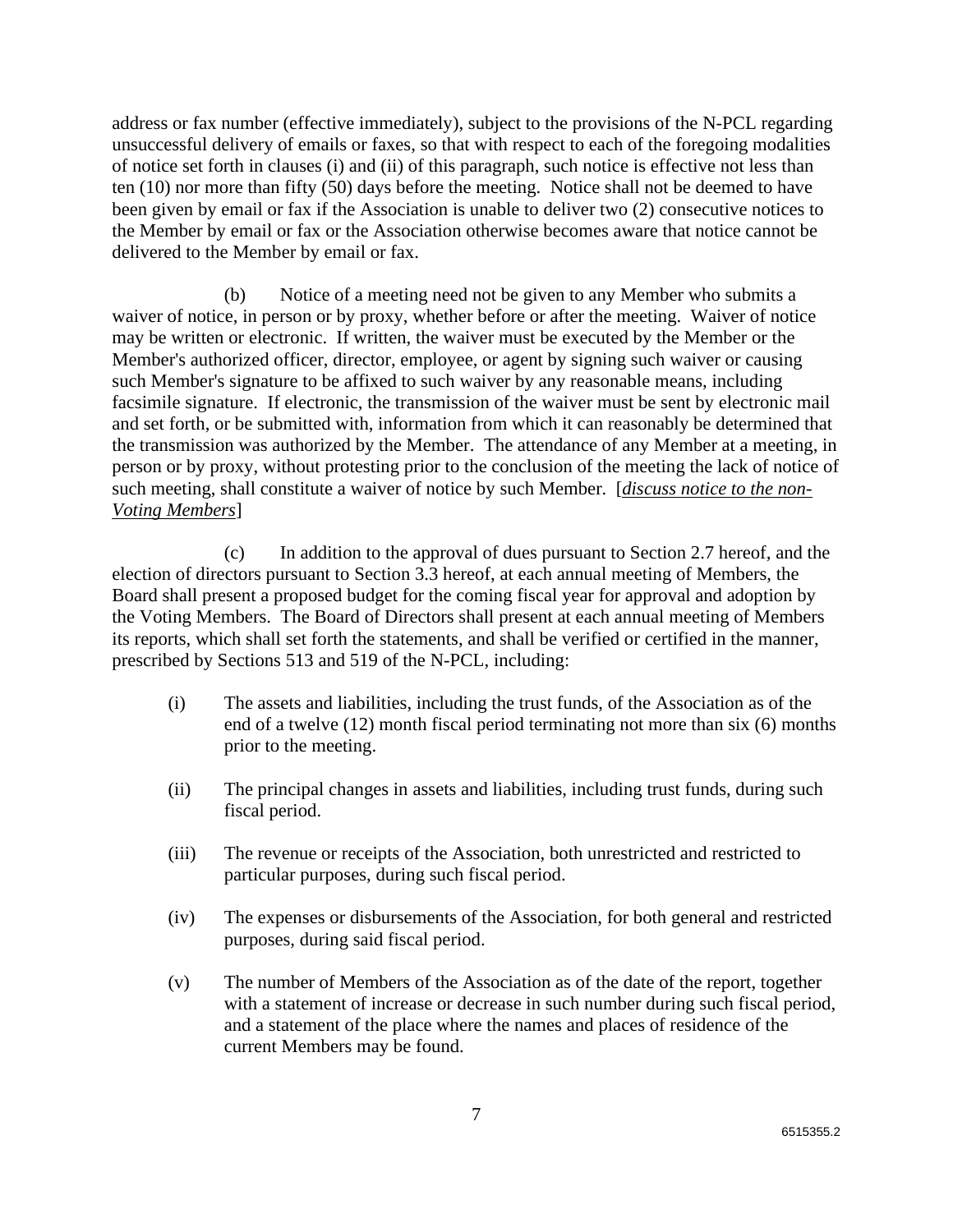(vi) All assets received for purposes specified in gift instruments given in trust for, or with a direction to apply the same to, any purpose specified in the Association's certificate of incorporation, as described in Section 513(b) of the N-PCL, and the use made of such assets and the income thereof, unless the terms of particular gift instruments provide otherwise.

Such report shall be filed with the records of the Association and either a copy or an abstract thereof entered in the minutes of the proceedings of such annual meeting of Members.

Section 2.10 Location of Meetings. Annual meetings and special meetings shall be held at such place, within or without the State of New York, as the Board of Directors, the Executive Committee or the President (or, if there is no President, the Secretary), as the case may be, may from time to time fix.

Section 2.11 Proxies. A Voting Member may authorize another person or persons to act for him or her at a meeting or by consent in lieu of a meeting if so authorized by a written proxy, a copy of which shall be provided to the Association. Any such written proxy shall be executed by the Voting Member or the Voting Member's authorized officer, director, employee, or agent by signing such written proxy or causing such Voting Member's signature to be affixed to such written proxy by any reasonable means, including facsimile signature. A Voting Member also may authorize another person or persons to act for the Voting Member as proxy by providing such authorization by electronic mail to the person who will be the holder of the proxy, provided that any such authorization by electronic mail shall set forth information from which it can be reasonably determined that the authorization by electronic mail was authorized by the Voting Member granting the proxy. If it is determined that such authorization by electronic mail is valid, the inspectors or, if there are no inspectors, such other persons making such determination shall specify the nature of the information upon which they relied. No proxy shall be valid after the expiration of eleven (11) months from the date thereof unless otherwise provided in such proxy. Every proxy shall be revocable at the pleasure of the Member executing it, except as otherwise provided by the N-PCL.

Section 2.12 Quorum. Except as otherwise provided in these Bylaws or required by the N-PCL, (i) twenty (20) Voting Members in good standing, together with either the President or the Vice President, shall constitute a quorum at any annual meeting of Members for the transaction of any business; and (ii) ten (10) Voting Members in good standing, together with either the President or the Vice President, shall constitute a quorum at any special meeting of Members for the transaction of any business; provided, however, that in no event shall the quorum for any meeting of Members be less than one-tenth  $(1/10)$  of the total number of votes entitled to be cast. A majority of the Voting Members present may adjourn the meeting despite the absence of a quorum. At such adjourned meeting, at which a quorum shall be present, any business may be transacted which might have been transacted at the meeting as originally noticed.

Section 2.13 Voting. Only Voting Members in good standing shall be entitled to vote. Each Voting Member shall be entitled to one (1) vote. In the election of Primary Officers (as hereinafter defined) and directors, a plurality of the votes cast shall be required for election. Any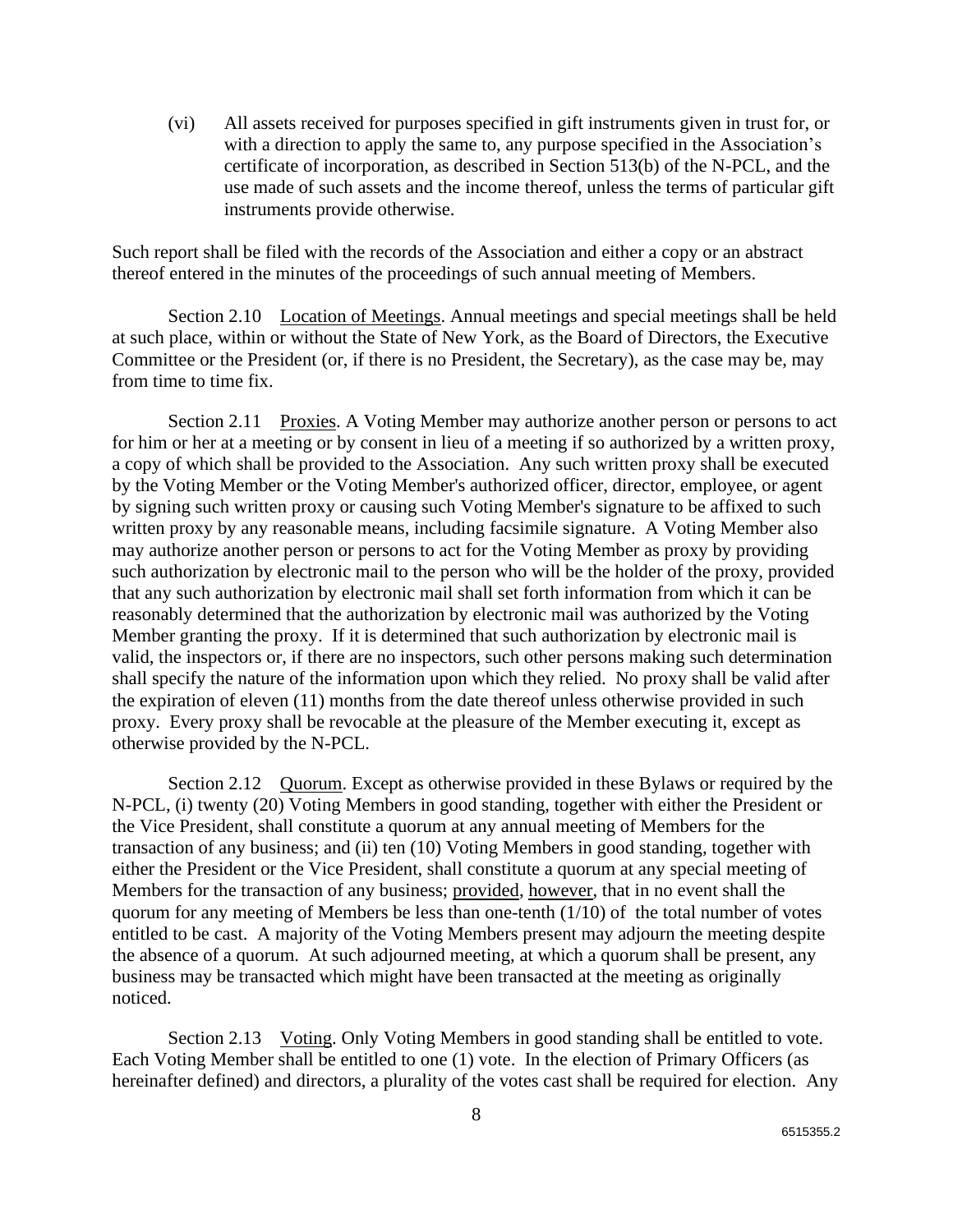other action shall, except where the N-PCL prescribes a different proportion of votes, be authorized by a majority of the votes cast, provided that such affirmative majority of the votes cast shall be at least equal to a quorum. Voting for the election of directors shall be by written ballot.

Section 2.14 Action Without a Meeting. Whenever Members are required or permitted to take any action by vote, such action may be taken without a meeting upon the consent of all of the Members entitled to vote thereon, which consent shall set forth the action so taken. Such consent may be written or electronic. If written, the consent must be executed by the Member or the Member's authorized officer, director, employee or agent by signing such consent or causing his or her signature to be affixed to such consent by any reasonable means including facsimile signature. If electronic, the transmission of the consent must be sent by electronic mail and set forth, or be submitted with, information from which it can reasonably be determined that the transmission was authorized by the Member.

## **ARTICLE III**

## **Directors**

Section 3.1 Board of Directors. The affairs of the Association shall be managed by its Board of Directors, which shall have all the powers permitted by law unless expressly limited by these Bylaws.

Section 3.2 Qualifications; Number of Directors. Each director shall be at least eighteen (18) years of age and shall be a Class A Member. A director need not be a citizen of the United States or a resident of the State of New York. The number of directors constituting the entire Board shall be not less than three (3). The number of directors may be increased or decreased from time to time by amendment to these Bylaws, except that the number of directors shall not be less than three (3). The number of directors may also be fixed by action of the Members or Board from time to time, but shall be no less than three (3); provided, however, that any such action by the Board shall require the affirmative vote of a majority of the entire Board. No decrease in the number of directors shall shorten the term of any incumbent director. The directors shall be divided into three (3) classes, the members of each class to be elected by the Members to serve for terms of three (3) years or such lesser period as may be specified at the time of election so as to substantially equalize the classes of directors. The duration of terms shall be so scheduled that the number of seats to be filled shall, so far as practicable, be equal in each succeeding year, but the fact that classes are not equal in size shall in no way affect the validity of the constitution of the Board of Directors or of a director's election. As used in these Bylaws, "entire Board of Directors" or "entire Board" means the total number of directors that the Association would have if there were no vacancies, as set forth in, and determined pursuant to the provisions of, the N-PCL.

Section 3.3 Election and Term of Office. As of the date of the adoption of these Bylaws, there shall be [four (4)] directors in each of the first and second classes of directors, and [three (3)] directors in the third class. As of the date of the adoption of these Bylaws, the first [four (4)] directors named in Annex A to these Bylaws shall constitute the first class, the next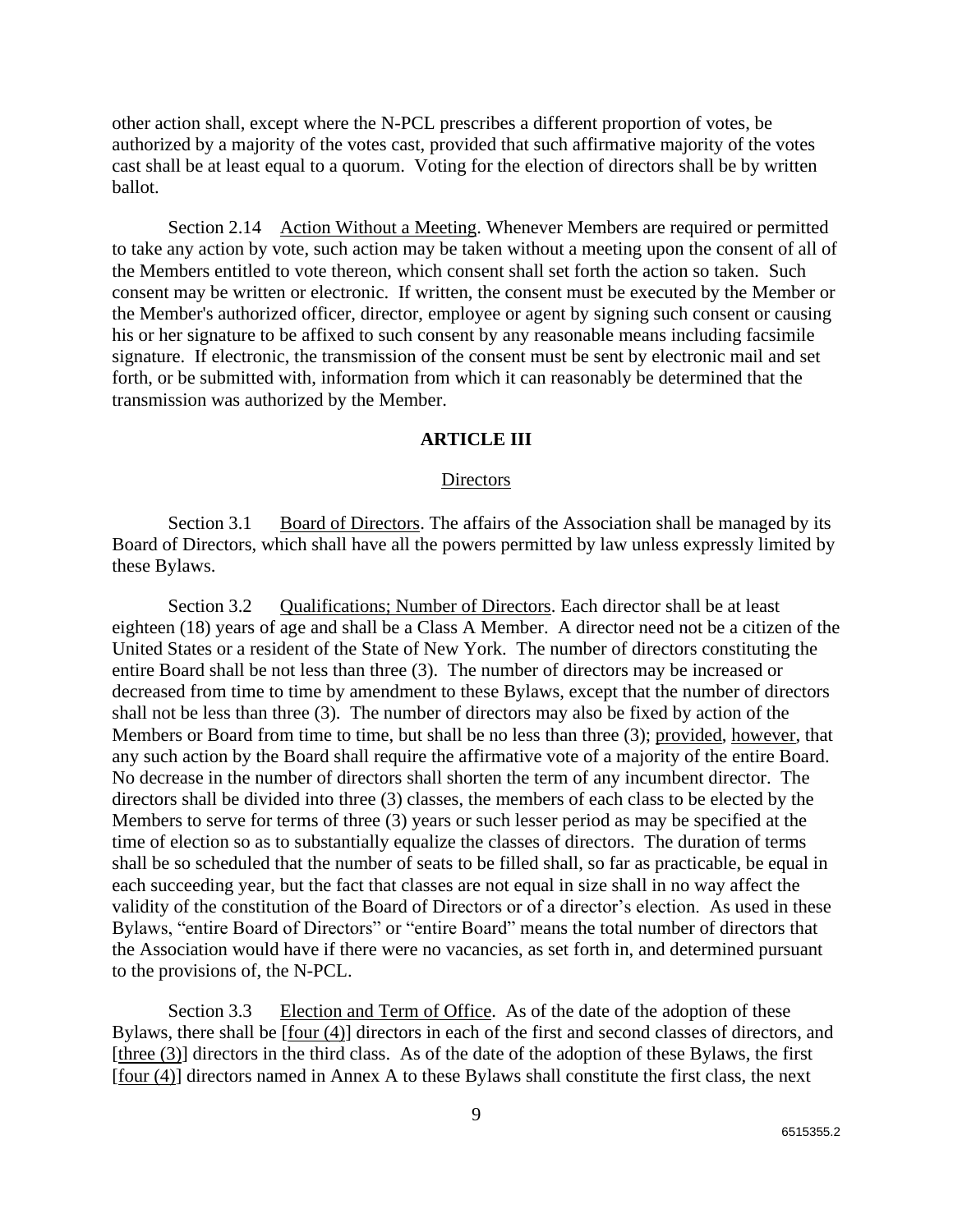[four (4)] directors named in Annex A to these Bylaws shall constitute the second class, and the next [three (3)] directors named in Annex A to these Bylaws shall constitute the third class. The term of office of the first class shall expire at the first annual meeting of the Members after the adoption of these Bylaws, the term of office of the second class shall expire at the second annual meeting of the Members after the adoption of these Bylaws and the term of office of the third class shall expire at the third annual meeting of the Members after the adoption of these Bylaws. At each annual meeting of the Members after the adoption of these Bylaws, directors shall be elected for a term of three (3) years to replace those whose terms shall expire; provided, however, that as set forth in Section 3.2 above, a director may be elected for a lesser period as may be specified at the time of election so as to substantially equalize the classes of directors. At each annual meeting of the Members after the adoption of these Bylaws, directors shall be elected by plurality vote, if a quorum is present, and may succeed themselves in office, there being no term limits. The term of office of each director shall be until the close of the annual meeting of the Members in the year that such director's term expires, and until his or her successor shall have been duly elected and qualified, or until his or her earlier death, resignation or removal from office. Vacancies occurring on the Board of Directors for any reason, including newly-created directorships, may be filled by the vote of a majority of the directors then in office, whether or not otherwise constituting a quorum. A director elected or appointed to fill a vacancy shall hold office until the next annual meeting at which the election of directors is in the regular order of business, and until his or her successor is elected or appointed and qualified. A director elected to fill a directorship newly-created by action of the Board shall not be placed in any class until the next annual meeting of Members, at which time such director shall be subject to election by the Members into a class of directors.

## Section 3.4 Resignation; Removal.

(a) A director may resign at any time by giving notice to the Board of Directors, the President or the Secretary. Such notice may be written or electronic. If written, the notice must be executed by the director by signing such notice or causing his or her signature to be affixed to such notice by any reasonable means, including facsimile signature. If electronic, the transmission of the notice must be sent by electronic mail and set forth, or be submitted with, information from which it can reasonably be determined that the transmission was authorized by the director. Unless otherwise specified in the notice, the resignation shall take effect upon receipt by the Board of Directors, President or the Secretary (as the case may be), and acceptance of the resignation shall not be necessary to make it effective. No resignation shall discharge any accrued obligation or duty of a director. If any director shall be absent from [four (4)] consecutive meetings of the Board of Directors, the Board of Directors may decide to consider such absence as a resignation, and such resignation shall take effect at the time of such decision by the Board.

(b) Any director may be removed with cause by affirmative vote of the directors when there is a quorum of not less than a majority of the entire Board present at the meeting of the Board at which such action is taken, provided that such possible removal was noted in the notice of such meeting. Any director may be removed with or without cause by an affirmative vote of a majority of the Members present at a meeting at which a quorum is present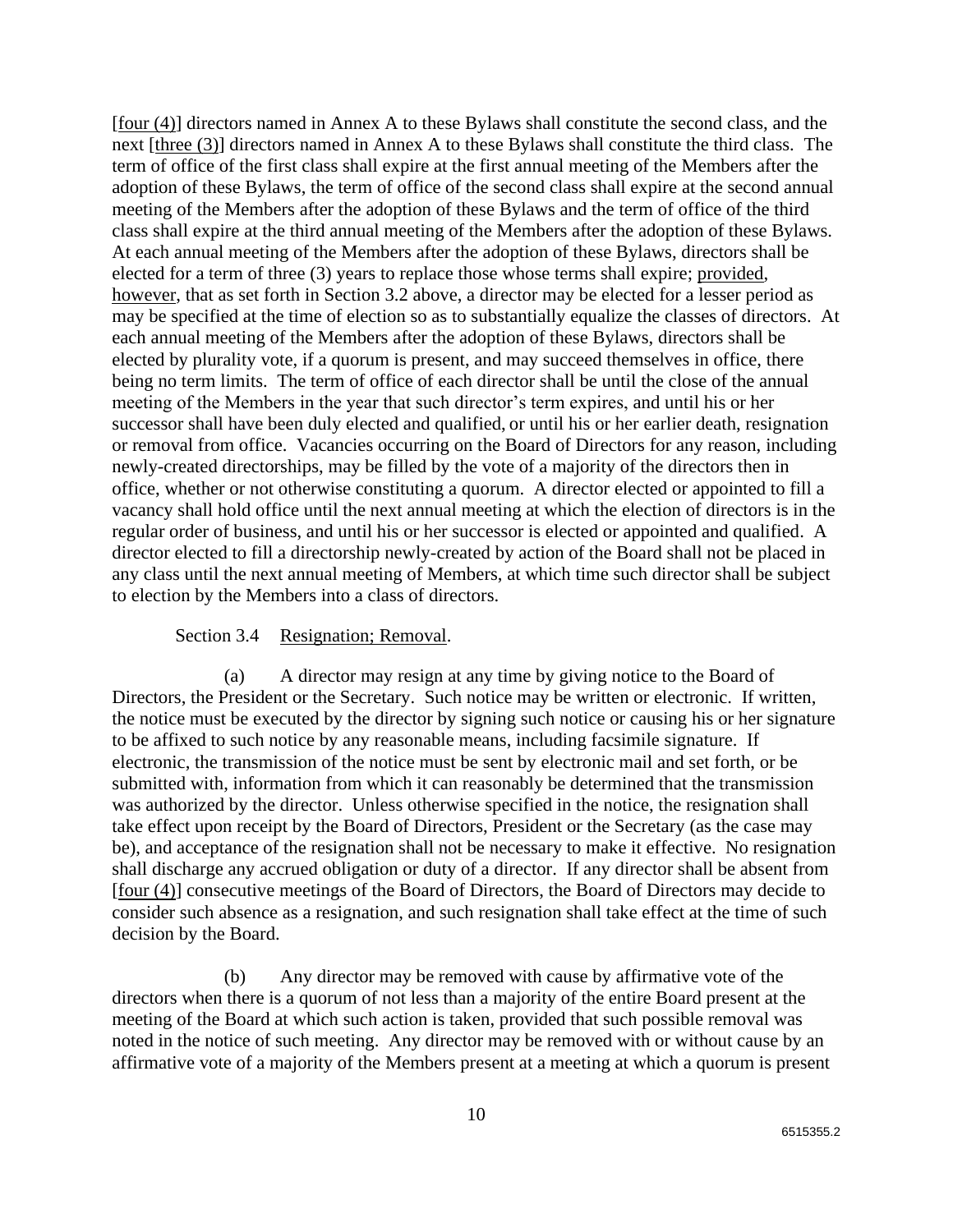or by unanimous consent of the Members pursuant to Section 2.14 hereof. No removal shall discharge any accrued obligation or duty of a director.

Section 3.5 Meetings.

(a) Annual Meeting. The annual meeting of the Board of Directors for the transaction of such business as properly may come before it shall be held at the place at which the annual meeting of the Members of the Association shall be held, and shall be held immediately following such meeting.

(b) Regular Meetings. The Board of Directors from time to time may provide by resolution for the holding of such regular meetings as it may determine upon and may fix the time and place of such meetings.

(c) Special Meetings. Special meetings of the Board of Directors may be held at any time and place upon the call of the President, a majority of the members of the Executive Committee, or upon the call of any director upon written demand of not less than one-fifth (1/5) of the entire Board of Directors (but in no event less than two (2) directors).

Section 3.6 Quorum of Directors; Attendance by Other Means. In the event that the entire Board of Directors is made up of fifteen (15) directors or less, the presence of one-third (1/3) of the entire Board of Directors (but in no event less than two (2) directors) shall constitute a quorum for the transaction of business at any meeting of the directors. In the event that the entire Board of Directors is made up of more than fifteen (15) directors, the quorum for the transaction of business at any meeting of the directors shall be five (5) Directors plus one (1) additional director for every ten (10) directors (or fraction thereof) in excess of fifteen (15). Participation by one or more directors by means of a web, video or telephone conference or similar communications equipment allowing all persons participating in the Board or committee meeting to hear each other at the same time shall constitute presence at such meeting.

Section 3.7 Adjourned Meetings. A majority of the directors present at a meeting, whether or not a quorum is present, may adjourn such meeting to another time and place. Notice of the time and place of such adjourned meeting shall be given to directors who were not present at the time of such adjournment.

Section 3.8 Action of the Board of Directors. The vote of a majority of the directors present at the time of the vote, if a quorum is present, shall be the act of the Board of Directors, unless the question or action is one upon which a different vote is required by express provision of statute (including Sections 509, 712 and 715 of the N-PCL), the Certificate of Incorporation or these Bylaws. Each director shall have one (1) vote. Directors may not vote by proxy.

Section 3.9 Action by Unanimous Consent of Directors. Any action required or permitted to be taken at any meeting of the Board of Directors or any committee thereof may be taken without a meeting if all members of the Board of Directors or the committee (a) consent in writing, including by facsimile signature, or (b) consent by email, to the adoption of a resolution authorizing such action. If provided in writing, the consent must be executed by the director or the committee member, as applicable, by signing such consent or causing his or her signature to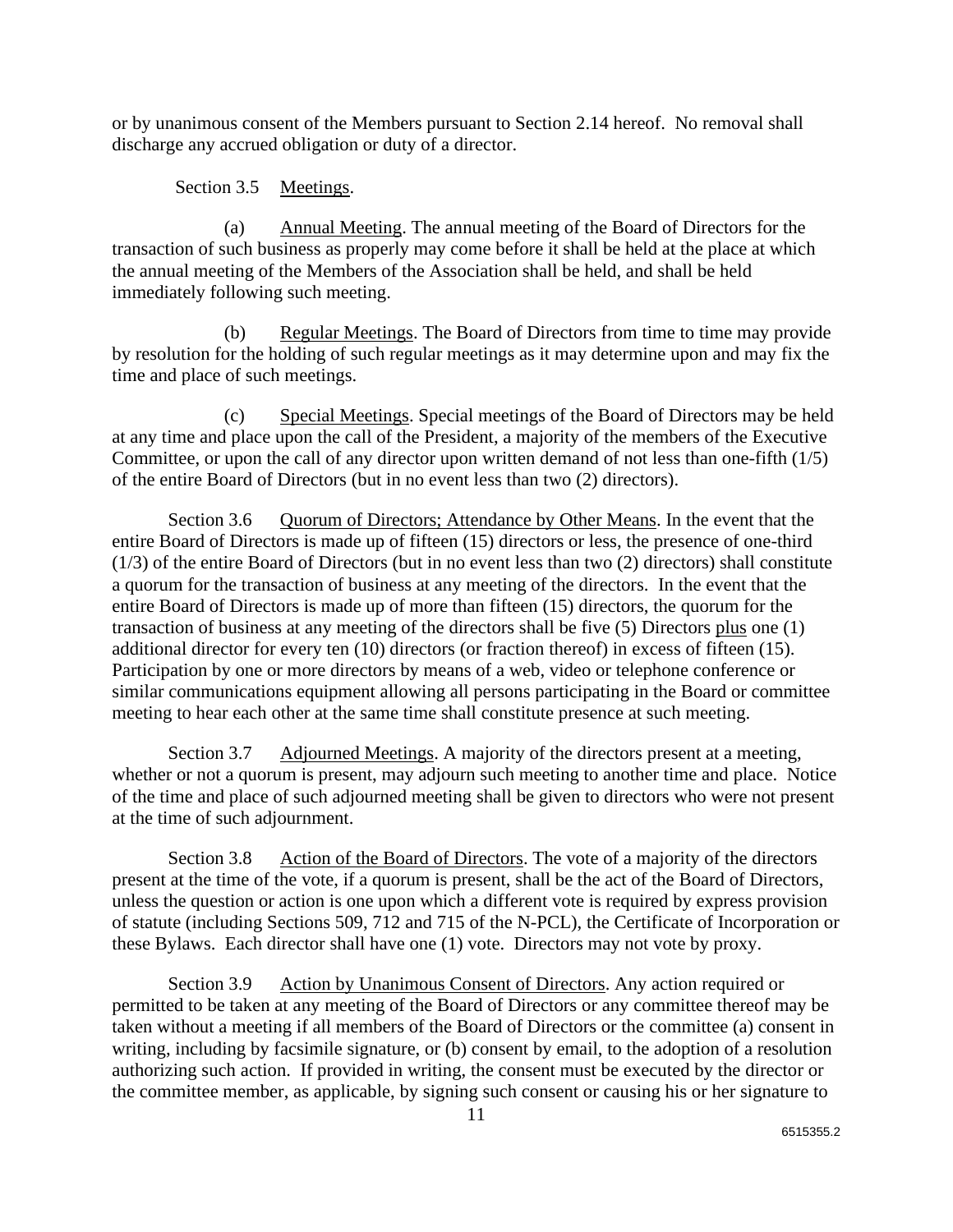be affixed to such consent by any reasonable means, including facsimile signature. If provided via email, the transmission of such consent must be sent by email and set forth, or be submitted with, information from which it can reasonably be determined that the transmission was authorized by the director or the committee member, as applicable. Such resolution and written consents or email consents thereto shall be filed with the minutes of proceedings of the Board of Directors or the committee.

Section 3.10 Compensation. No compensation of any kind shall be paid by the Association to any director for the performance of his or her duties as director. This shall not in any way limit reimbursement by the Association of legitimate expenses of the Association advanced by a director, or payment by the Association for services provided to the Association by the director in any capacity separate from his or her responsibilities as a director, provided that any such payment shall comply with the Association's Conflict of Interests Policy, as the same may from time to time be amended. The provisions of this section shall not in any way limit: (i) reimbursement by the Association of legitimate expenses of the Association advanced by any organization with which a director is affiliated, or payment by the Association for services provided to the Association by any such organization, provided that any such payment shall comply with the Association's Conflict of Interests Policy, as the same may from time to time be amended; or (ii) compensation of any kind paid to any director by any other organization or entity.

Section 3.11 Notice. Notice of the time and place and, to the extent required by law or these Bylaws, the purpose of every meeting of the Board of Directors other than the annual meeting or any regular meeting shall be given (a) by first class mail (effective three (3) days after posting), by Express Mail or overnight delivery service (effective upon the day and hour of promised delivery), or by personal delivery (effective immediately), with respect to each of the foregoing modalities of notice set forth in this clause (a), to the usual address of such director as it appears on the books of the Association, or (b) by email or fax, if a director has provided the Association with an email address or fax number (effective immediately), so that with respect to each of the foregoing modalities of notice set forth in clauses (a) and (b) of this paragraph, such notice is effective at least three (3) days before such meeting; provided, however, that if it is determined by the President that there is an emergency which requires immediate Board attention or action, a meeting may be called on at least twenty-four (24) hours notice given by the most expeditious manner possible (including by telephone). Notice of any meeting need not be given, however, to any director who submits a waiver of notice, whether before or after the meeting, or who attends the meeting without protesting, prior thereto or at its commencement, the lack of notice to him or her. Such waiver of notice may be written or electronic. If written, the waiver must be executed by the director signing such waiver or causing his or her signature to be affixed to such waiver by any reasonable means, including facsimile signature. If electronic, the transmission of the waiver must be sent by electronic mail and set forth, or be submitted with, information from which it can reasonably be determined that the transmission was authorized by the director. Notwithstanding the foregoing provisions of this paragraph, notices do not need to be given for regular meetings of the Board as to which a listing of such meetings has been distributed to the directors, either in the minutes or otherwise, and the annual meetings of the Board immediately following the annual meetings of the Members. Although not required, a written agenda stating all matters upon which action is proposed to be taken may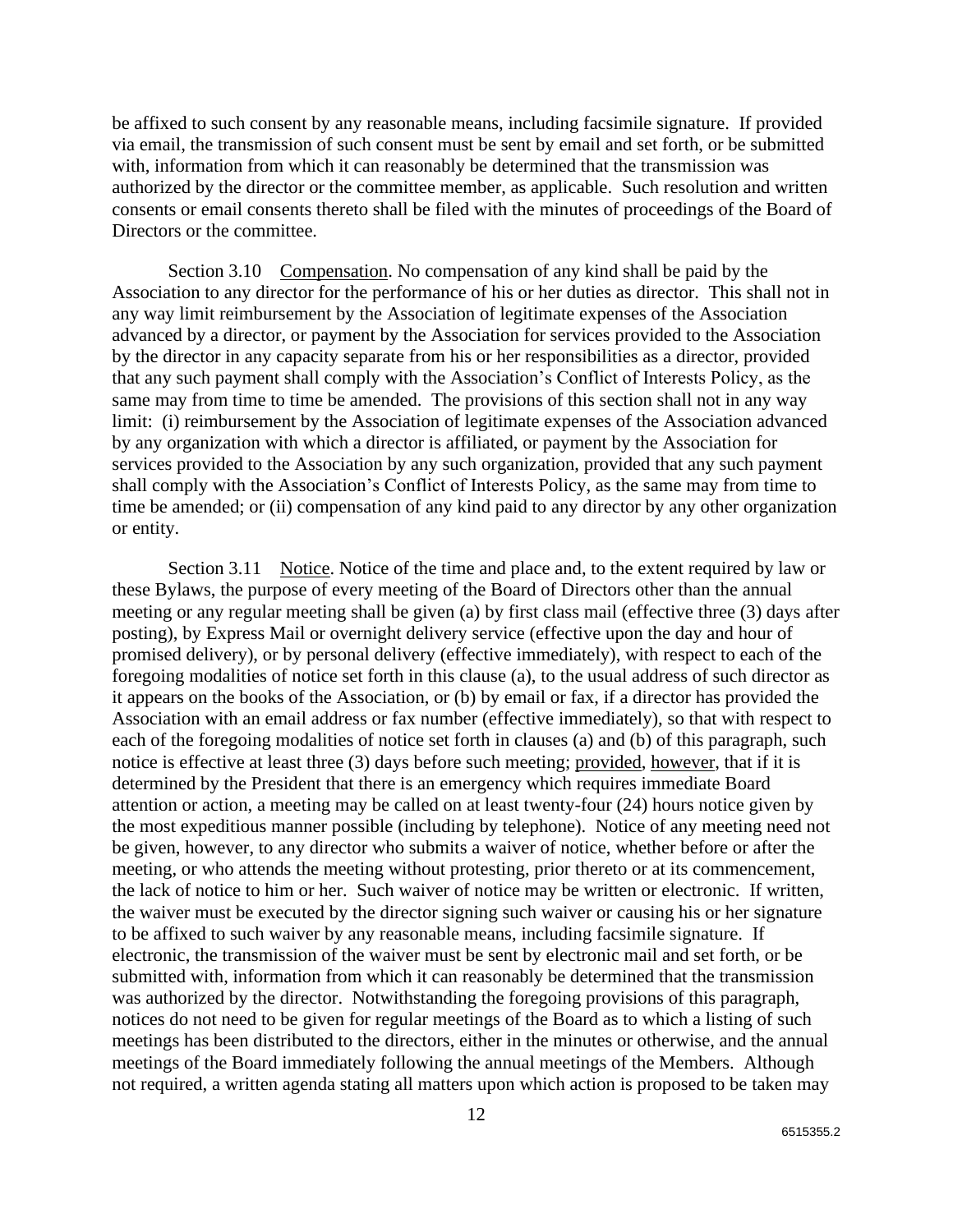also be provided, but matters not on the agenda may be acted upon at the meeting except as otherwise required by these Bylaws or applicable law.

Section 3.12 Presiding Officer. At all meetings of the Board of Directors, the President shall preside. In the President's absence, the Secretary may appoint a President pro tem (including appointing himself or herself), or if the Secretary fails to do so, the directors shall appoint one of their own members to preside.

## **ARTICLE IV**

## **Committees**

Section 4.1 Creation

(a) Board Committees. The Board of Directors from time to time may designate from among its members such committees, each consisting of three (3) or more directors, as the business of the Association may require, and delegate such authority to such committees as the Board of Directors may deem appropriate and as allowed by Section 712 of the N-PCL, provided that no such committee of the Board shall have authority as to (i) submitting to Members any action requiring Members' approval under the N-PCL, (ii) electing or removing officers or directors, (iii) filling vacancies on the Board or any committees, (iv) fixing compensation of the directors for serving on the Board or on any committee, (v) amending or repealing these Bylaws or adopting new Bylaws, (vi) amending or repealing any Board resolution which by its terms shall not be so amendable or repealable, or (vii) any other matter, power or authority which may not be delegated by the Board of Directors under applicable law. The Board shall appoint the members of such committees of the Board, except that in the case of any executive committee or similar committee however denominated, the appointment shall be made by a majority of the entire board, provided that in the case of a Board of thirty (30) members or more, the appointment shall be made by at least three-quarters (3/4) of the directors present at the time of the vote, if a quorum is present at that time. The Executive Committee shall notify the full Board of any actions it takes or decisions it makes, other than those in the ordinary course of operations, within a reasonable time thereafter but in any event by the time of the next meeting of the Board of Directors (including at such next meeting). Each other committee shall report to the full Board at the next Board meeting regarding any significant action which it takes or decisions that it makes.

(b) Adjunct Members. Persons who are not directors may be named as adjunct members of Board committees with the right to attend and speak at meetings, but such adjunct members shall not have any voting rights or be counted for quorum purposes.

(c) Specific Committees. Board committees may include the following committees; provided, however, that to the extent that the description of the responsibilities, powers, duties and authority of each Board committee set forth in a committee charter or in a Board resolution with respect to such committee differs from the description in this Section 4.1(c), such description in the committee charter or Board resolution shall control and shall supersede the conflicting provisions in this Section 4.1(c):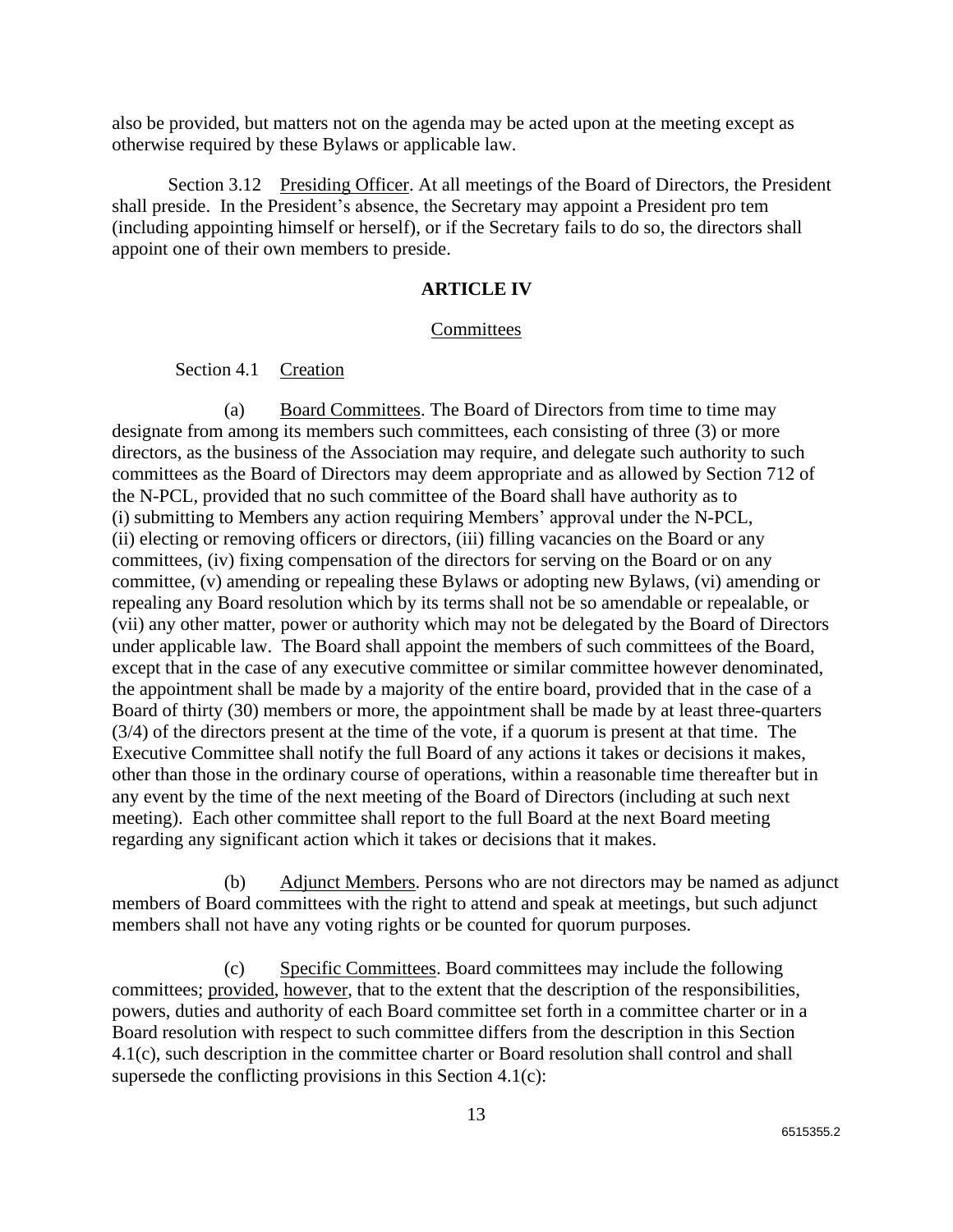**Executive Committee**. The Executive Committee shall consist of the Primary Officers of the Association and such other members as the Board may elect. Except as otherwise provided by law and in these Bylaws, the Executive Committee may exercise all the powers of the Board and shall act in its stead between meetings of the Board of Directors.

**Finance Committee**. The Finance Committee shall be responsible for the preservation and enhancement of the Association's assets; shall prepare an annual budget for the Association, subject to Board approval; shall advise the Board on matters of financial policy, fundraising and expenditures; and shall annually review the Association's directors' and officers' indemnification insurance and make certain it is in force. Unless a separate Investment Committee is established, the Finance Committee, either as a full committee or through a subcommittee on investments, shall supervise the investment of the funds of the Association and cause an investment policy to be adopted by the Board of Directors as required by the N-PCL, and shall periodically review such policy as appropriate.

**Audit Committee**. If the Association is required to file an independent certified public accountant's audit report with the New York Attorney General pursuant to applicable law, the Audit Committee shall:

- (i) oversee the accounting and financial reporting processes of the Association;
- (ii) oversee any independent financial audit of the Association's financial statements on an annual basis, including annually retain or review the retention of an independent auditor to audit the financial statements and condition of the Association;
- (iii) review the results of the audit (including any related management letter, as well as management's responses thereto) with the independent auditor at the conclusion of the audit;
- (iv) if the Association had annual revenue in excess of One Million Dollars (\$1,000,000) in the prior fiscal year (or reasonably expects to have such revenue in the current fiscal year), (1) review with such independent auditor the scope and planning of the audit prior to its commencement, (2) upon completion, review and discuss with the independent auditor (A) any material risks and weaknesses in internal controls identified by the auditor, (B) any restrictions on the scope of the auditor's activities or access to requested information, (C) any significant disagreements between the auditor and management, and (D) the adequacy of the Association's accounting and financial reporting processes;
- (v) annually consider the performance and independence of the independent auditor;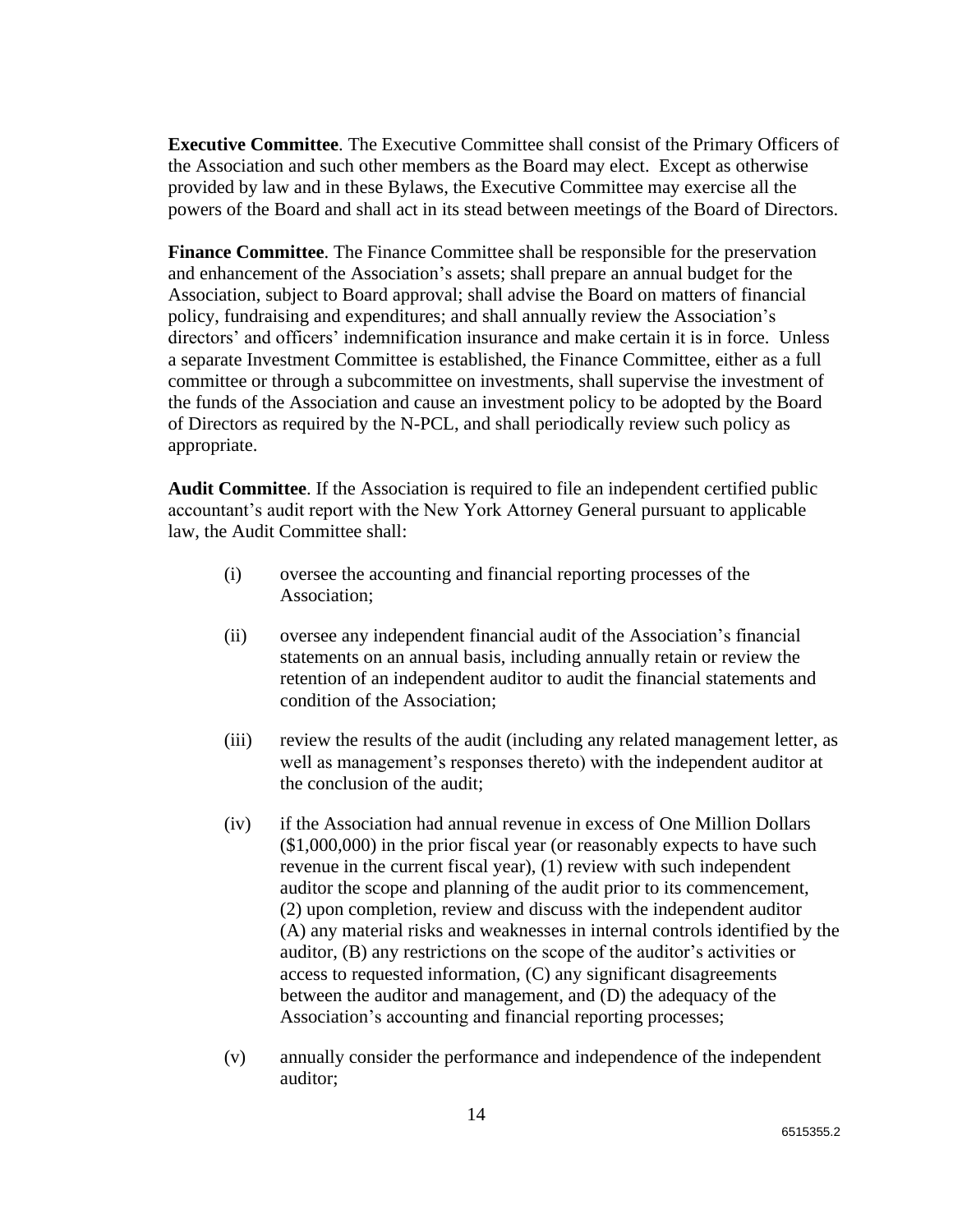- (vi) report to the Board with respect to the committee's activities and audit oversight duties;
- (vii) establish policies and practices to prevent financial fraud, including monitoring the Association's internal controls over financial reporting and request special investigations if deemed appropriate; and
- (viii) exercise such other responsibilities as may be required by the N-PCL.

Notwithstanding any other provision of these Bylaws to the contrary, the Audit Committee shall be comprised solely of "Independent Directors" (as defined in the N-PCL), as required by the N-PCL, and only "Independent Directors" may participate in any Board or committee deliberations or voting on matters set forth in the foregoing items (i)-(viii).

**Nominating Committee**. The Nominating Committee shall (a) recommend to the Board for its consideration, nomination and recommendation to the Members candidates for directors and Primary Officers of the Association, provided that each such recommendation by the Nominating Committee shall be subject to the satisfaction of the qualifications for directors and Primary Officers set forth in these Bylaws; (b) recommend to the Board for its consideration and recommendation to the Members the assignment of directors to the various classes of the Board; and (c) recommend to the Board candidates for the offices of the Association other than Primary Officers and candidates to fill any vacancies on the Board of Directors.

**Governance Committee**. The Governance Committee shall have the following functions: orientation and education of Board members; assessment of performance of Board members; recruitment of new Board members; responsibility for Board development and accountability; and periodic review and, if appropriate, recommendation of revisions of the Association's Certificate of Incorporation, Bylaws and other governance documents (including the Association's Conflict of Interest Policy).

**Development Committee**. The Development Committee shall be responsible for fundraising approaches to foundations and other donors, supporters and partners, annual giving and benefit events and other projects which generate income or donations, as well as supervising subcommittees for benefit events. In addition, the Development Committee shall be responsible for the cultivation of donors and supporters.

**Membership Committee**. The Membership Committee shall review all applications for membership and make a recommendation with respect to each application to the Board; provided, however, that with respect to any application for a change of membership class, such recommendation of the Membership Committee may be made to either the Executive Committee or the Board.

**Education Committee**. The Education Committee shall plan the educational program of the Association within a budget approved by the Board or the Executive Committee.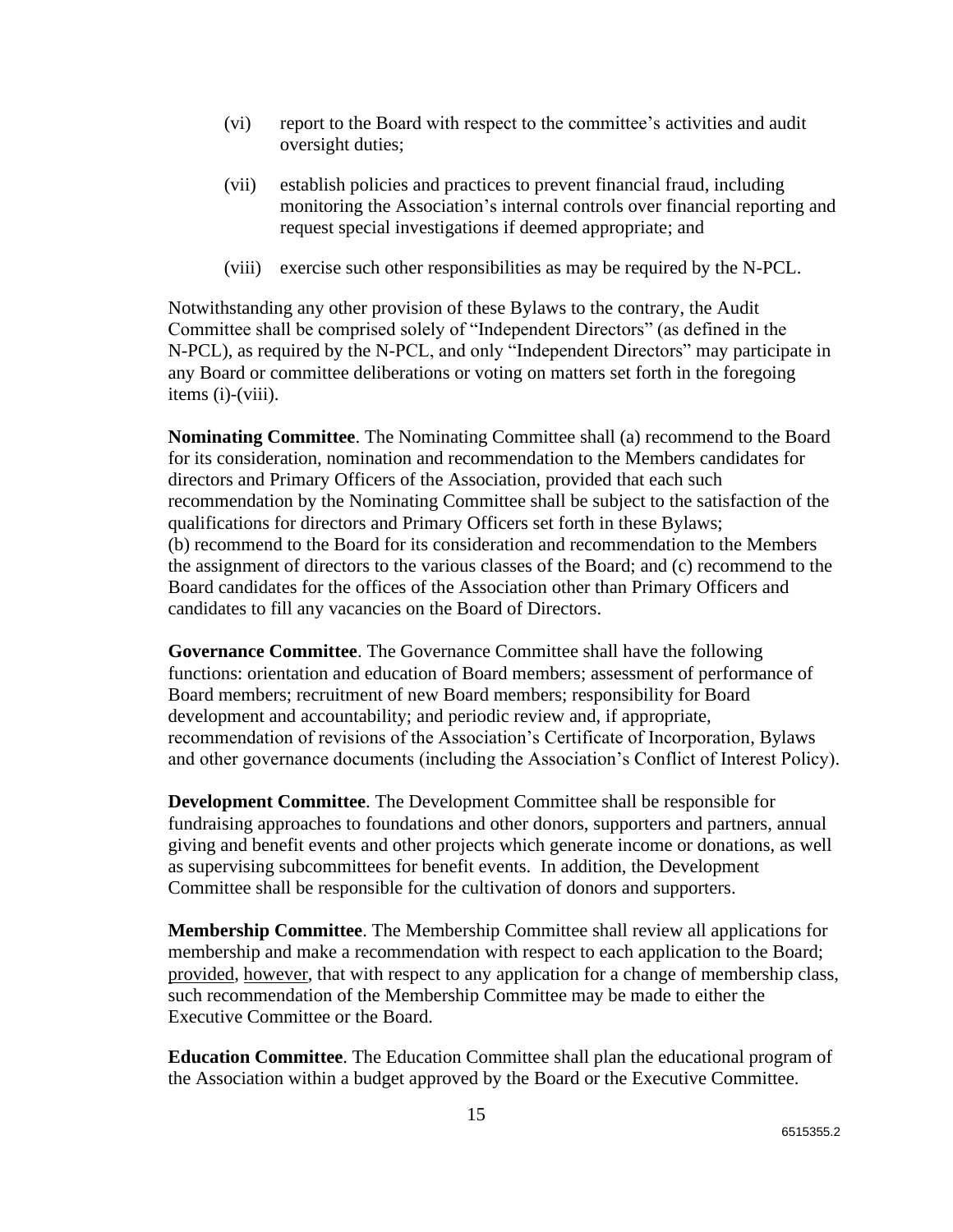**Golf & Entertainment Committee**. The Golf & Entertainment Committee shall make arrangements for each business meeting of the Association. A program of golfing and other social events in the best interest of the Members and the organization shall be planned and implemented by this committee.

**Website and Social Media Committee**. The Website and Social Media Committee shall manage the Association's website and shall engage the Association with various media outlets for the endorsement and advancement of the golf course superintendent profession.

**Club Relations Committee**. The Club Relations Committee shall meet with representatives of a club that is searching for a golf course superintendent, as well as assist Members who are currently in search of a new position. To the extent possible, this committee shall consist of past Presidents of the Association.

**Government Relations Committee**. The Government Relations Committee shall monitor and evaluate local, state and federal activities that relate to the Association and to and the golf course superintendent profession. This committee shall interact with government agencies and serve as a liaison with the Government Relations Committee of the Golf Course Superintendents Association of America.

**Health and Welfare Committee**. The Health and Welfare Committee shall provide congratulations, support and consolation during times of Member celebration, hardship and bereavement.

(d) Committees of the Corporation; Advisory Board. Committees of the Corporation, if any, may be established by the Board of Directors, and, if established by the Board, the members thereof (who do not need to be directors) shall be elected by action of the Board. Committees of the Corporation, if any, may also be established by the President, and, if established by the President, the members thereof (who do not need to be directors) may be appointed by the President. Any number of persons may, from time to time, serve on any such Committee(s) of the Corporation. Any such Committees of the Corporation shall act in an exclusively advisory capacity and/or shall function to conduct events or activities of the Association; they shall have no authority to act on behalf of the Board of Directors or to set corporate policy. Notwithstanding any of the provisions of Section 4.1(c) hereof, to the extent that each of the following committees are established to act in an exclusively advisory capacity and/or function to conduct events or activities of the Association, and have no authority to act on behalf of the Board of Directors or to set corporate policy, then such committees shall be Committees of the Corporation: the Nominating Committee, the Membership Committee, the Education Committee, the Golf & Entertainment Committee, the Website and Social Media Committee, the Club Relations Committee, the Government Relations Committee, and the Health and Welfare Committee. Any "Advisory Boards," "Honorary Boards" or similar boards of advisors of the Association shall be Committees of the Corporation and shall be subject in all respects to the provisions of this paragraph. Persons serving on any such Advisory Board, Honorary Board or similar board of advisors of the Association shall not, by virtue of their membership on such board, be members of the Board of Directors of the Association, and no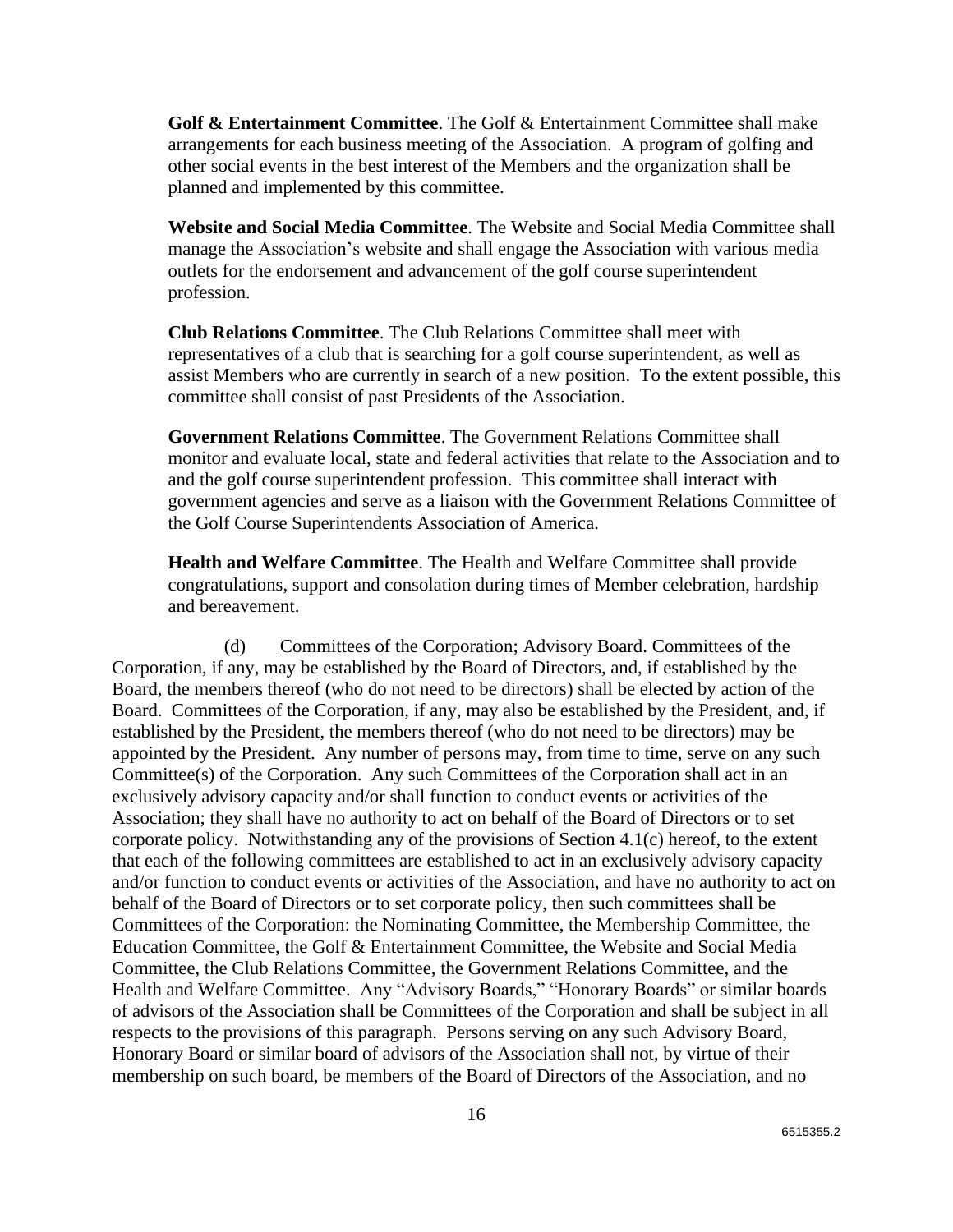Committee of the Corporation (including any such Advisory Board, Honorary Board or similar board of advisors) shall have any of the power and authority of the Board of Directors.

Section 4.2 Procedure. Each member of a committee shall serve at the pleasure of the Board of Directors or, if a member of a Committee of the Corporation and appointed by the President, at the pleasure of the President. If there shall be a vacancy on any committee, such vacancy may be filled by the Board of Directors; provided, however, that if the vacancy is on the Executive Committee, such action to fill the vacancy shall be by the affirmative vote of a majority of the entire Board; and provided further, that if the committee member whose departure gave rise to the vacancy was a member of a Committee of the Corporation who was appointed by the President, such vacancy may be filled by the President. Unless otherwise chosen by the Board of Directors at the time of the appointment of committee members, the chair of each committee shall be selected by the President. Except as otherwise provided by these Bylaws, the Board of Directors or the N-PCL, each committee shall determine its own rules of procedure. A majority of the membership of a committee of the Board shall constitute a quorum for the transaction of business by such committee. Each committee of the Board shall keep minutes of its meetings, and each committee chair shall submit the same to the Board of Directors prior to the next Board meeting held more than two (2) weeks after the committee meeting.

## **ARTICLE V**

## **Officers**

Section 5.1 Officers, Election and Term. The officers of the Association shall be a President, a Vice President, a Secretary, a Treasurer (collectively, the "Primary Officers") and such other officers as the Board of Directors may elect or appoint. One person may hold more than one office in the Association, except that the President cannot hold the office of Secretary. Each of the Primary Officers shall be (i) a Class A Member of the Association; (ii) a member of the Board of Directors; and (iii) a Class A Member of the Golf Course Superintendents Association of America. Officers other that the Primary Officers, if any, may, but need not, be members of the Board of Directors and/or Class A Members of the Golf Course Superintendents Association of America. No instrument required to be signed by more than one officer may be signed by one person in more than one capacity. The Primary Officers shall be elected by the Members, and officers other that the Primary Officers, if any, may be elected or appointed by the Board of Directors. Unless otherwise provided in the resolution of election or appointment of a Primary Officer or such Primary Officer's successor, each Primary Officer shall continue in office until the close of the annual meeting of Members next following his or her election or appointment and until his or her successor shall have been duly elected or appointed and qualified, or until his or her earlier death, resignation or removal from office. Unless otherwise provided in the resolution of election or appointment of officers other that the Primary Officers, if any, or such officer's successor, each such officer shall continue in office until the close of the annual meeting of the Board of Directors next following his or her election or appointment and until his or her successor shall have been duly elected or appointed and qualified, or until his or her earlier death, resignation or removal from office. A Primary Officer may not be elected to the same office for more than three (3) consecutive terms. Subject to the applicable provisions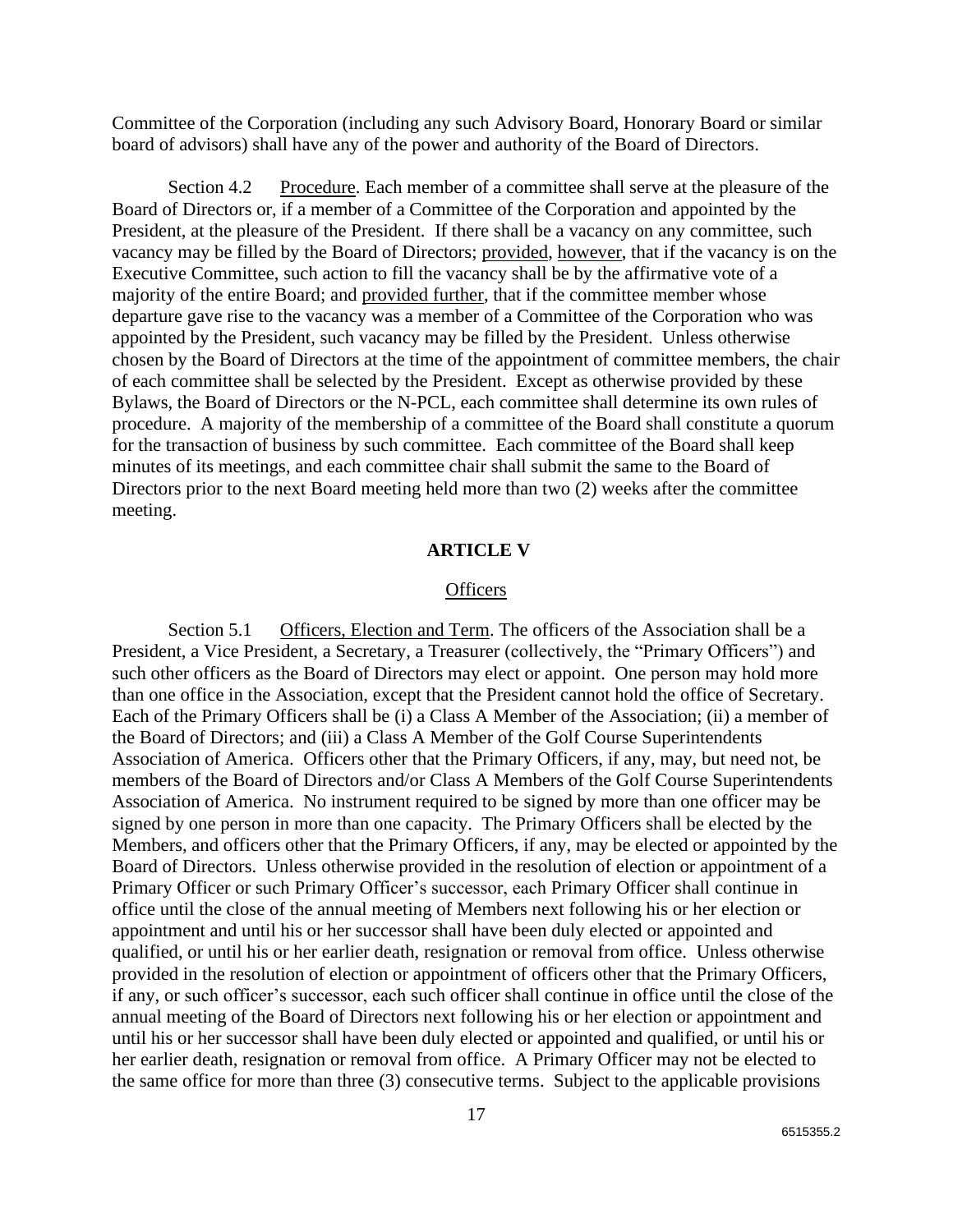of any agreement with respect to the employment or engagement of any officer by the Association, (i) any officer may resign at any time by giving written notice to the President or the Secretary; and (ii) unless otherwise specified in the notice, the resignation shall take effect upon receipt thereof and acceptance of the resignation shall not be necessary to make it effective. No resignation shall discharge any accrued obligation or duty of an officer. Subject to the applicable provisions of any agreement with respect to the employment or engagement of any officer by the Association, any Primary Officer may be removed by the Board of Directors with cause, and any officer other than a Primary Officer may be removed by the Board of Directors with or without cause. No removal shall discharge any accrued obligation or duty of an officer.

Section 5.2 Powers and Duties. The officers of the Association shall each have such powers and perform such duties in the management of the affairs, property and business of the Association, subject to the control of the Board of Directors, as generally pertain to their respective offices, as well as such additional powers and duties as may be authorized from time to time by the Board of Directors (subject to the control of the Board of Directors). In addition, the following officers shall have the following powers and duties in the management of the affairs, property and business of the Association, subject to the control of the Board of Directors:

- PRESIDENT. The President shall have general supervision of the affairs of the Association. He or she shall preside at all meetings of the Board of Directors, the Members and the Executive Committee; keep the Board of Directors fully informed, and shall freely consult with them concerning the activities of the Association. He or she shall have the power to sign alone, unless the Board of Directors shall specifically require an additional signature, in the name of the Association, all contracts or other documents authorized either generally or specifically by the Board of Directors; unless otherwise limited by the Board, the Board may also grant such signing authority to other officers or agents of the Association. [He or she shall be a member exofficio of all committees of the Board of Directors, and shall have the right to vote on all such committees other than the Audit Committee unless otherwise precluded by action of the Board of Directors.] He or she shall perform such other duties as shall from time to time be assigned to him or her by the Board of Directors, and shall perform such other duties as are customarily incident to the offices of Chairperson of the Board and President, subject to the control of the Board of Directors.

- VICE PRESIDENT. The Vice President shall have such powers and duties as may be assigned to him or her by the Board of Directors. In the absence of the President, the Vice President shall in general perform the duties of the President.

- SECRETARY. The Secretary shall act as secretary of all meetings of the Members, the Board of Directors and of the Executive Committee at which he or she is present and shall keep or cause to be kept minutes of all meetings of the Members, Board of Directors and any committee of the Board in books proper for that purpose. He or she shall attend to the giving and serving of all notices of the Association. As appropriate, the Secretary shall prepare and call a roll of the Members of the Association. The Secretary shall be the keeper of the Association's seal, if there is one. He or she shall perform all the duties customarily incident to the office of Secretary, and shall perform such other duties as shall from time to time be assigned to him or her by the Board of Directors, subject to the control of the Board of Directors. The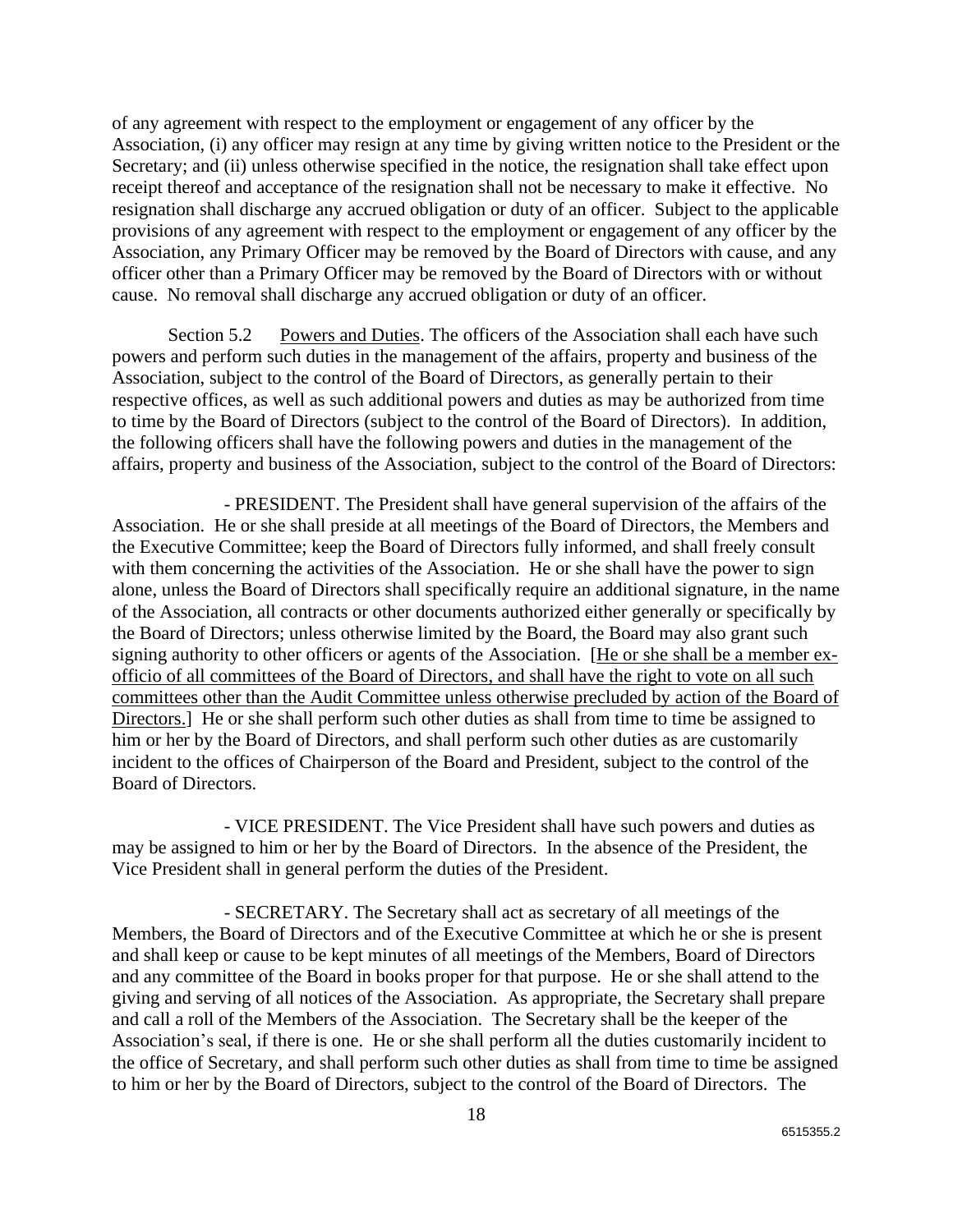Secretary may, in his or her discretion, delegate to any person the power to do any and all of the foregoing, and in such case, the acts taken pursuant thereto shall be of the same force and effect as if done by the Secretary personally.

- ASSISTANT SECRETARIES. The Assistant Secretaries (if any) shall perform the duties of the Secretary in his or her absence or at his or her request, and shall perform such other duties as shall from time to time be assigned to them by the Board of Directors, subject to the control of the Board of Directors.

- TREASURER. The Treasurer shall have the custody of all funds and securities of the Association which may come into his or her hands. He or she shall keep or cause to be kept full and accurate accounts of receipts and disbursements of the Association and shall deposit or cause to be deposited all monies and other valuable effects of the Association in the name and to the credit of the Association in such banks or depositories as the Board of Directors may designate. Whenever required by the Board of Directors, he or she shall render a statement of the Association's accounts. He or she shall at all reasonable times exhibit his or her books and accounts of the Association to any officer or director of the Association. The Treasurer shall be responsible for mailing all dues notices to the Members. He or she shall perform all the duties customarily incident to the office of the Treasurer (including with respect to the preparation, and presentation to the annual meeting of Members, of the reports prescribed by Sections 513 and 519 of the N-PCL) and shall perform such other duties as shall from time to time be assigned to him or her by the Board of Directors, subject to the control of the Board of Directors.

- ASSISTANT TREASURERS. The Assistant Treasurers (if any) shall perform the duties of the Treasurer in his or her absence or at his or her request, and shall perform such other duties as shall from time to time be assigned to them by the Board of Directors, subject to the control of the Board of Directors.

- HONORARY DIRECTOR. The Honorary Director shall attend all meetings of the Board and the Members, shall supply such information as is available to the Honorary Director as might aid or be of use to the Association, and shall perform such other duties as shall from time to time be assigned to him or her by the Board of Directors, subject to the control of the Board of Directors. This office shall be filled by the immediate Past President. [*Will the Honorary Director always be a Board member?*]

- SERGEANT AT ARMS. The Sergeant at Arms shall attend meetings of the Members, shall maintain order and decorum among the Members present at the meeting, and shall perform such other duties as shall from time to time be assigned to him or her by the Board of Directors, subject to the control of the Board of Directors.

Section 5.3 Executive Secretary – The President may nominate, and with the approval of the Board of Directors, the Association shall employ, an Executive Secretary. The Executive Secretary shall implement the decisions of the Board of Directors and otherwise promote and carry out the objectives and purposes of the Association, as directed by the Board of Directors, and shall perform such other duties as shall from time to time be assigned to him or her by the Board of Directors, subject to the control of the Board of Directors. The terms of employment of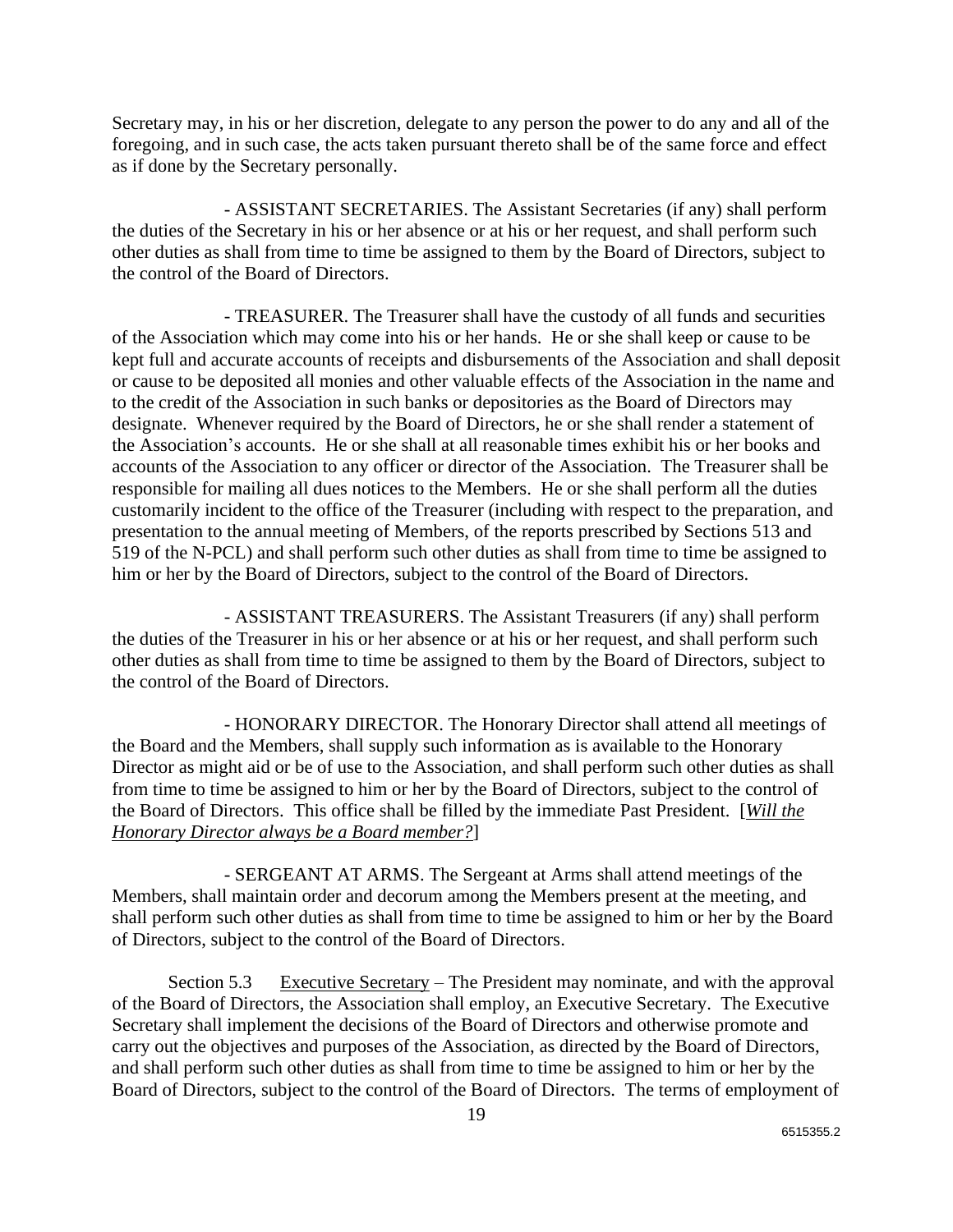the Executive Secretary shall be as decided by the Board of Directors, but in no event shall the Board of Directors enter into an employment agreement with the Executive Secretary for a term of employment exceeding three (3) years.

Section 5.4 Other Agents. The Board of Directors may appoint from time to time such agents as it shall deem appropriate, each of whom shall hold office at the pleasure of the Board of Directors, and shall have such authority and perform such duties, subject to the control of the Board of Directors, and shall receive such reasonable compensation, if any, as the Board of Directors may from time to time determine.

Section 5.5 Compensation. The Association may pay its officers, agents and employees reasonable compensation commensurate with their services, and reimbursement for expenses incurred in the performance of their duties. The amount of salary and other compensation paid to each officer (if any) shall be fixed by action of the Board of Directors or the Executive Committee by the affirmative vote of a majority of the entire Board or committee (as the case may be).

Section 5.6 Class C Representative. The Board shall appoint a Class C Representative, who shall serve the Board and the Association for a two (2) year term, reporting on the health of Class C membership (including reporting with respect thereto at the annual meeting of Members), organize and aid in the day's operation at the annual assistant golf course superintendents' golf meeting, and supply information that might aid or be of use to the Association. The Class C Representative shall be a current Class C Member. The Class C Representative shall not, by virtue of such position, be an officer or director of the Association.

## **ARTICLE VI**

### Indemnification

Section 6.1 Indemnification of Directors and Officers. Except to the extent expressly prohibited by the N-PCL:

(a) The Association shall promptly indemnify each person who is a present or former director or officer of the Association or member of a committee established pursuant to Article IV (or such person's executor, administrator or personal representative) who was or is made, or is threatened to be made, a party to any action or proceeding, whether civil or criminal (including any action brought by or in the right of the Association), or who is a subject of a government investigation, by reason of the fact that such person (or such person's testator or intestate) (i) is or was a director, officer or committee member, or (ii) in the case of a present or former director or officer, serves or served, at the request of the Association, as a trustee, director or officer of any other corporation, partnership, joint venture, trust, employee benefit plan or other enterprise in any capacity, against any and all liabilities, damages, losses, judgments, fines (including excise taxes assessed with respect to an employee benefit plan pursuant to applicable law), amounts paid in settlement and expenses (including attorneys' fees, reasonably incurred) in connection with such action or proceeding, or any appeal from such action or proceeding, or government investigation, except where a judgment or other final adjudication adverse to such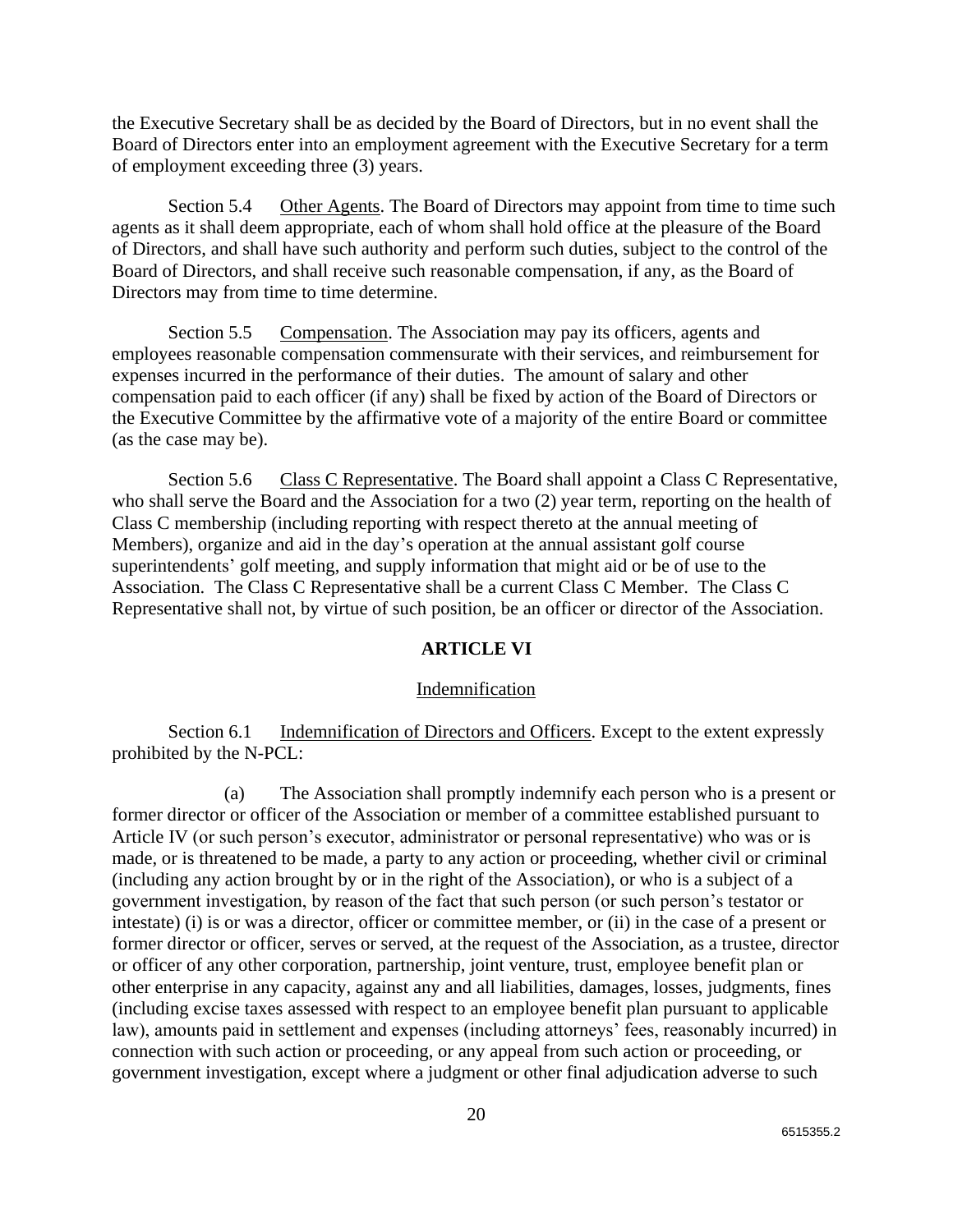person establishes that his or her acts were committed in bad faith or were the result of active and deliberate dishonesty and were material to the cause of action so adjudicated, or that he or she personally gained in fact a financial profit or other advantage to which he or she was not legally entitled.

(b) The Association shall advance or promptly reimburse upon request of a person referred to in Section 6.1(a) all expenses, including attorneys' fees, reasonably incurred by such person in connection with any action, proceeding or government investigation of the kind referred to in Section 6.1(a) in advance of the final disposition thereof, subject to, should the Board of Directors so require, receipt of a written undertaking by or on behalf of such person to repay such amounts if such person is ultimately found not to be entitled to indemnification under this Article VI or otherwise or, where indemnification is granted, to the extent the expenses so advanced or reimbursed exceed the amount to which such person is ultimately determined to be entitled, provided that such person shall cooperate in good faith with any request of the Association that common counsel be used by parties to any action, proceeding or government investigation who are similarly situated unless to do so would be inappropriate because of actual or potential differing interests between such parties.

Section 6.2 Additional Indemnification. The Association, by a resolution of the Board of Directors or the Executive Committee or an agreement approved by the Board of Directors or Executive Committee, in each case specifically acknowledging the provisions of this Article VI, may, to the fullest extent permitted by applicable law, indemnify and advance or reimburse expenses to any person, including a person entitled to indemnification pursuant to Section 6.1 and employees and agents of the Association, including indemnification of the same scope, to the same effect, and granting the same rights, as the indemnification of directors and officers provided by this Article VI.

Section 6.3 Interpretation. A person for whom indemnification or the advancement or reimbursement of expenses is provided for under Section 6.1 (or by a resolution or agreement authorized pursuant to Section 6.2 specifically acknowledging the provisions of this Article VI) may elect to have the provisions of this Article interpreted on the basis of the applicable law in effect either (i) at the time of the occurrence of the event or events giving rise to the action, proceeding or government investigation, to the extent permitted by law, or (ii) at the time indemnification or advancement or reimbursement of expenses is provided or sought.

## Section 6.4 Contract Right.

(a) The right to be indemnified or to the advancement or reimbursement of expenses pursuant to Section 6.1, or a resolution or agreement authorized pursuant to Section 6.2 specifically acknowledging the provisions of this Article VI, (i) is a contract right pursuant to which the person entitled thereto may bring suit as if the provisions hereof or of any such resolution were set forth in a separate written contract between the Association and such person, and (ii) shall continue to exist after any rescission or restrictive modification hereof or of any such resolution in each case with respect to events occurring prior thereto.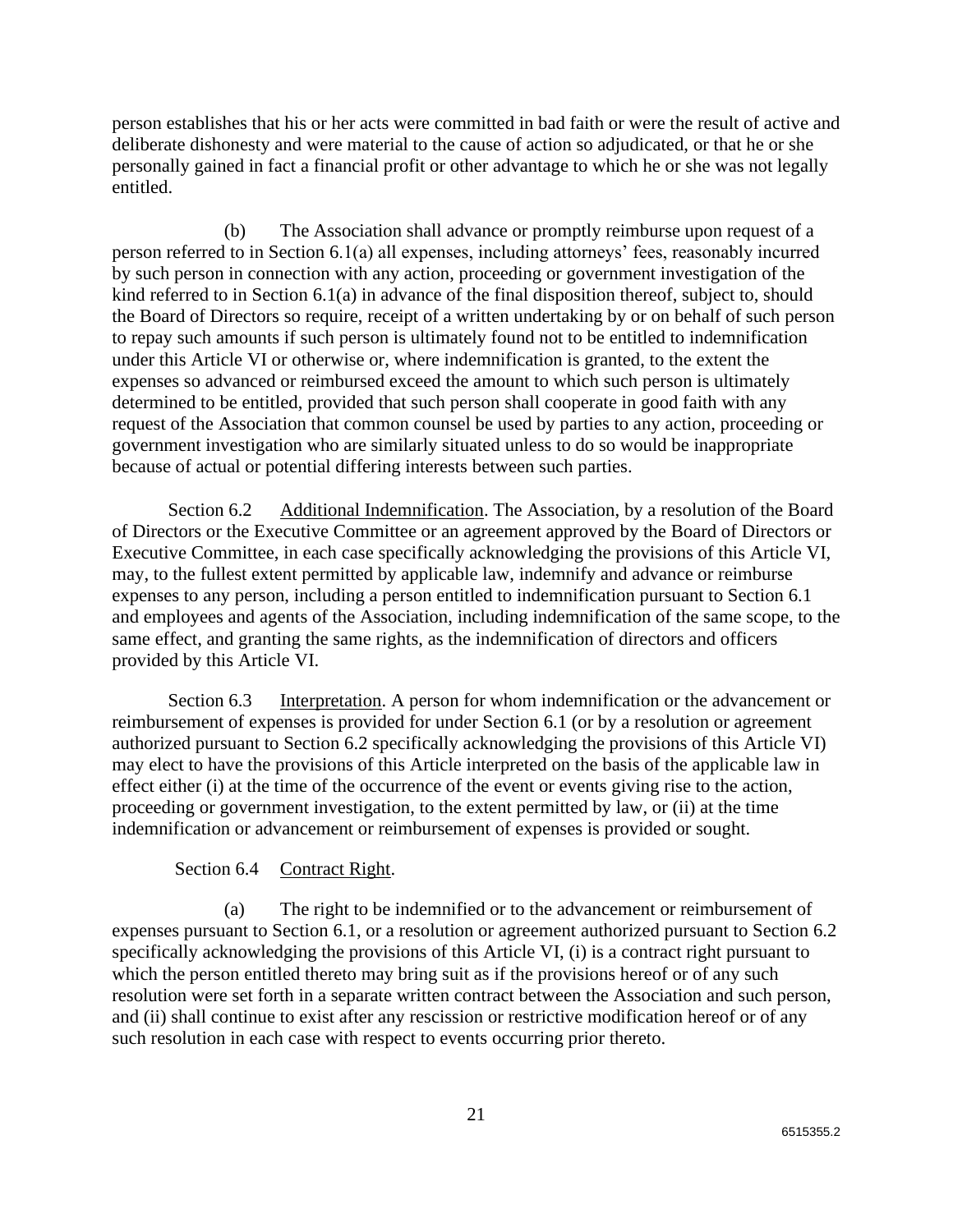(b) If a request to be indemnified or for the advancement or reimbursement of expenses pursuant to Section 6.1, or a resolution or agreement authorized by Section 6.2 specifically acknowledging the provisions of this Article VI, is not paid in full by the Association within thirty (30) days after a written claim for such indemnification, advancement or reimbursement has been received by either the President or Secretary of the Association, and the claimant thereafter brings suit against the Association to recover the unpaid amount of the claim which is successful in whole or in part, the Association shall be obligated to pay the claimant the expenses, including reasonable attorneys' fees, of prosecuting such claim, if such claim is successful in whole or in part. It shall be a defense to any such action (other than an action brought to enforce a claim for expenses incurred in defending a civil or criminal action or proceeding in advance of the final disposition thereof where the required undertaking has been tendered to the Association) that the claimant has not met the standards of conduct which make it permissible under Section 6.1 or the applicable resolution or agreement authorized under Section 6.2 for the Association to indemnify the claimant for the amount claimed, but the burden of proving such defense shall be on the Association. Neither the failure of the Association (including the Board of Directors or independent legal counsel) prior to the commencement of such action to have made a determination that indemnification of the claimant is proper in the circumstances because he or she, or his or her testator or intestate, has met the applicable standard of conduct set forth in Section 6.1, nor an actual determination by the Association (including the Board of Directors or independent legal counsel) that the claimant, or his or her testator or intestate, has not met such applicable standard of conduct, shall be a defense to such action or create a presumption that he or she, or his or her testator or intestate, has not met such applicable standard of conduct.

## Section 6.5 Additional Rights; Definitions

(a) The indemnification or advancement or reimbursement of expenses granted pursuant to or provided by the provisions of this Article VI shall be in addition to and shall not be exclusive of any other rights to indemnification and advancement or reimbursement of expenses to which such person may otherwise be entitled by law, certificate or incorporation, bylaw, insurance policy, contract or otherwise.

(b) For purposes of this Article VI, the following terms shall have the following meanings: (i) "the Association" shall include any legal successor to the Association, including any corporation or other entity which acquires all or substantially all of the assets of the Association in one or more transactions, (ii) "person" shall include the personal representative, testator or intestate of a person, (iii) "officer of the Association" shall include persons who are elected by the Members or the Board of Directors as officers and persons who are appointed by the Members or the Board as officers, and (iv) service "at the request of the Association" shall include serving any corporation or other enterprise which may be specified by resolution of the Members, the Board or the Executive Committee, any corporation, partnership, joint venture, trust or other enterprise of which fifty percent (50%) or more of the voting power or economic interest is held, directly or indirectly, by the Association, or any employee benefit plan of the Association.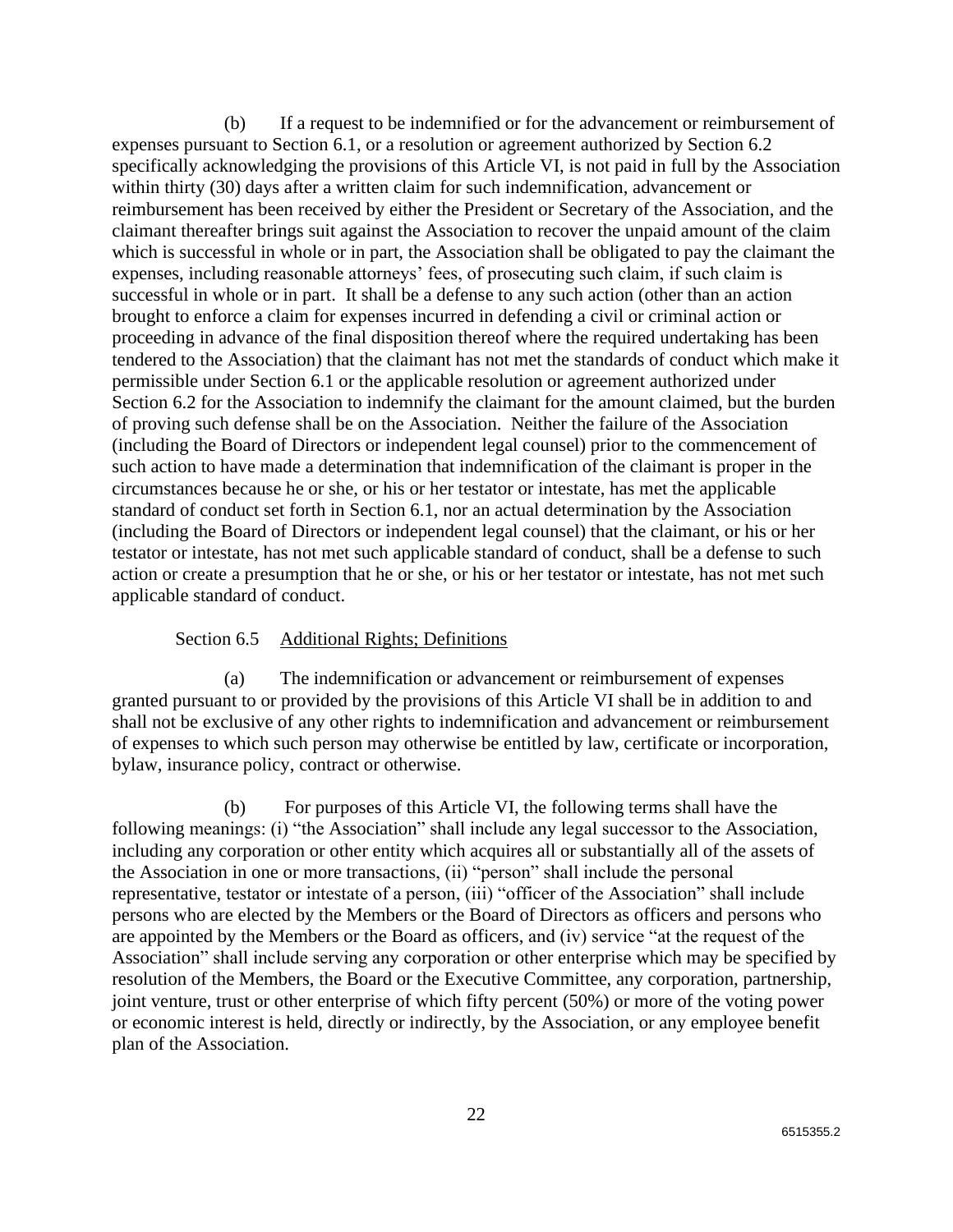Section 6.6 Modification. If any provision of this Article VI is determined to be unenforceable in whole or in part, such provision shall be modified so as to be enforceable, to the maximum extent allowed by law, and as so modified be enforced to the fullest extent permissible, it being the intent of this Article VI to provide indemnification to all persons eligible hereunder to the fullest extent permitted under law.

Section 6.7 Insurance. To the extent permitted by the N-PCL, the Association may purchase and maintain insurance, at its expense, to indemnify (i) the Association against any obligation which it incurs as a result of these Bylaws or any indemnification resolution or agreement, (ii) its directors, officers, employees and agents in instances in which they must or may be indemnified by the Association pursuant to these Bylaws or any indemnification resolution or agreement, and (iii) its directors, officers, employees and agents in instances in which, for any reason, they are not, or may not be, indemnified by the Association.

## **ARTICLE VII**

### Miscellaneous Provisions

Section 7.1 Fiscal Year. The Board of Directors shall from time to time determine the fiscal year of the Association.

Section 7.2 Records. The Association shall keep as permanent records minutes of the proceedings of its Members, Board of Directors and Executive Committee and minutes or other records of any other committee with authority to act for the Board of Directors. The Association shall maintain a copy of the following records at its principal office: (1) certificate of incorporation and all amendments thereto currently in effect; (2) these Bylaws and all amendments to these Bylaws currently in effect; (3) minutes and records described in this section; (4) a list of the names and addresses of all Members and directors; and (5) the number of capital certificates, if any, held by each Member and the dates when they respectively became the owners of record thereof.

Section 7.3 Construction. As used in these Bylaws, the word "including" and its variants shall mean "including, without limitation."

## **ARTICLE VIII**

#### Amendments

Except as otherwise required (i) by Section 702 of the N-PCL (regarding amending these Bylaws to change the number of directors or taking action to change the number of directors, which, when such amendment or action is being made or taken at a meeting of the Board, requires approval by a vote of the majority of the entire board), (ii) by Section 709 of the N-PCL (regarding adding or deleting, at a meeting of the Members, a provision which sets the proportion of directors that shall constitute a quorum or the proportion of votes of directors which shall be necessary for the transaction of business or of a specified item of business at a level greater than that set by the N-PCL, which requires approval by a vote of two-thirds (2/3) of the Members entitled to vote), or (iii) by other provisions of applicable law, these Bylaws may be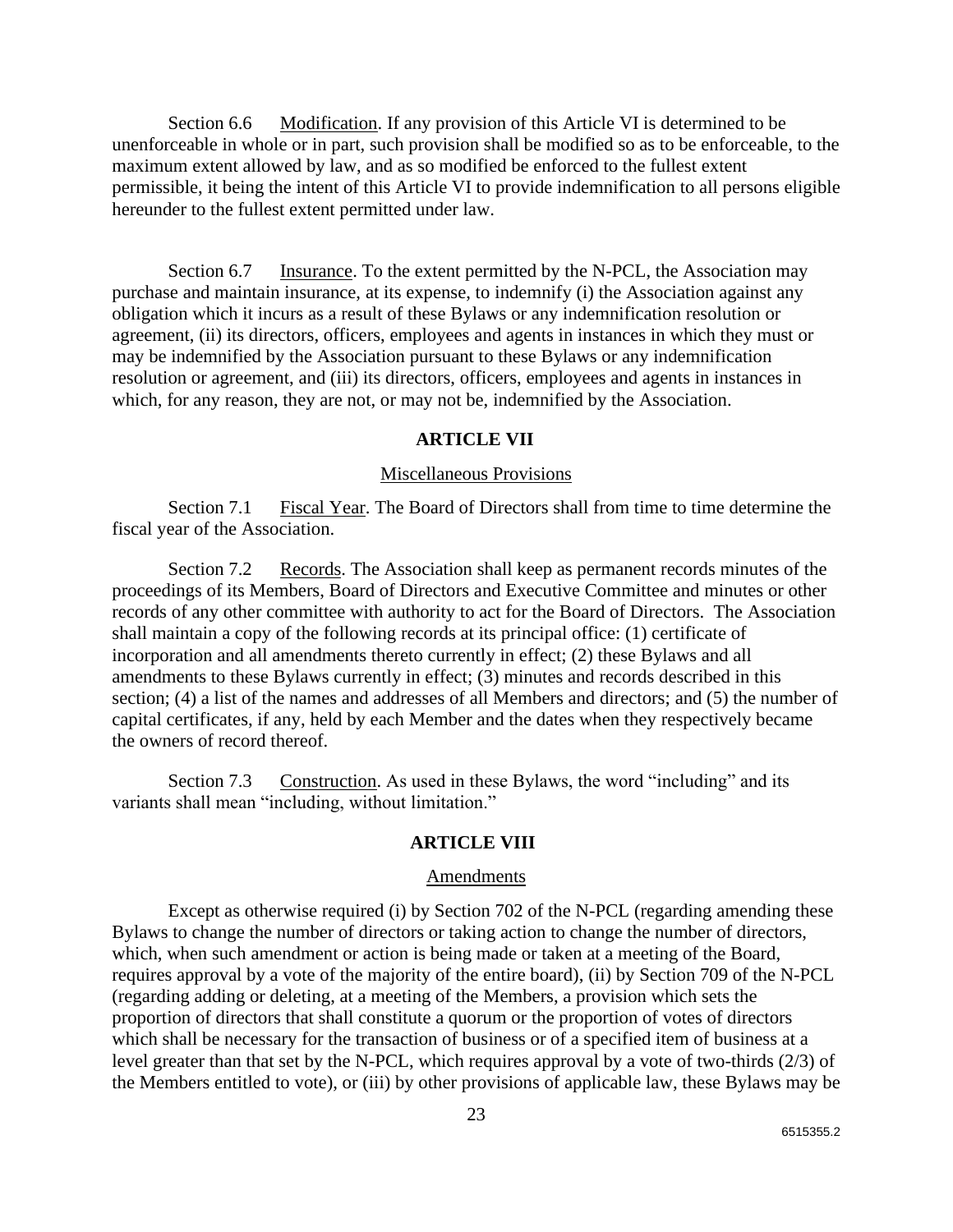amended, added to or repealed by the Members by vote of a majority of the Members present at a meeting at which a quorum is present, or by the Board of Directors by the vote of a majority of the directors present at a meeting at which a quorum is present, or by unanimous consent of the Members or the Board of Directors pursuant to the provisions of these Bylaws.

[remainder of page intentionally left blank]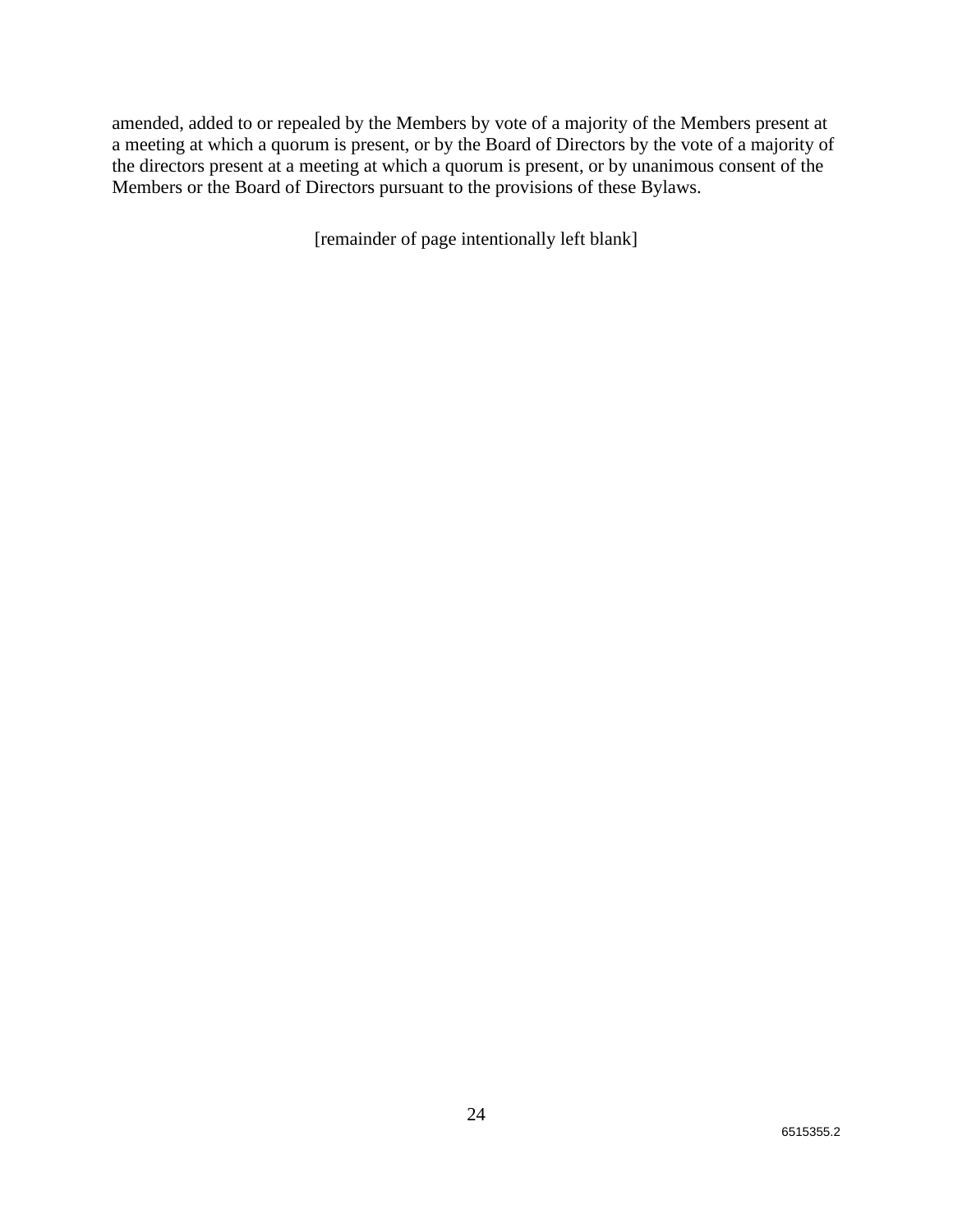## Annex A

#### Classification of Directors

#### **First Class of Directors:**

#### *PRESIDENT*

*Joe Gardner (1/21-12/21)* Fresh Meadow Country Club 255 Lakeville Road Lake Success, NY 11020 Phone: 516-627-3472 Fax: 516-482-7319 Cell: 914-318-5407 Email: [joe@freshmeadow.org](mailto:joe@freshmeadow.org)

#### *VICE PRESIDENT*

*Timothy Benedict, CGCS (1/21 – 12/21)* North Hills Country Club North Service Road Manhasset, NY 11030 Phone: 516-627-9126 Fax: 516-627-9163 Cell: 516-865-2065 Email: [tbnorthhills@aol.com](mailto:tbnorthhills@aol.com)

#### *SECRETARY*

*Ken Lochridge* (1/21-12/21) Glen Head Country Club 240 Glen Cove Road Glen Head, NY 11545 Phone: 516-676-1744 Fax: 516-676-1744 Cell: 516-830-6106 Email: [kenlochridge@yahoo.com](mailto:kenlochridge@yahoo.com)

#### *TREASURER*

*Tom Kaplun* (1/21-12/21) North Hempstead Country Club 291 Port Washington Boulevard Port Washington, NY 11050 Phone: 516-304-5970 Fax: 516-365-1238 Cell: 516-526-8305 Email: [tkaplun@nhccli.com](mailto:tkaplun@nhccli.com) *PAST PRESIDENT*

*Brian Benedict (1/21-12/21)* Cell: 516-852-0967 Email: babgolf1969@gmail.com

#### *DIRECTOR*

*Luke Knutson (1/19 – 12/21)* Rockville Links Club 600 North Long Beach Road Rockville Centre, NY 11570 Phone: 516-766-9200 Cell: 516-250-0076 Email: [knutson724@gmail.com](mailto:knutson724@gmail.com)